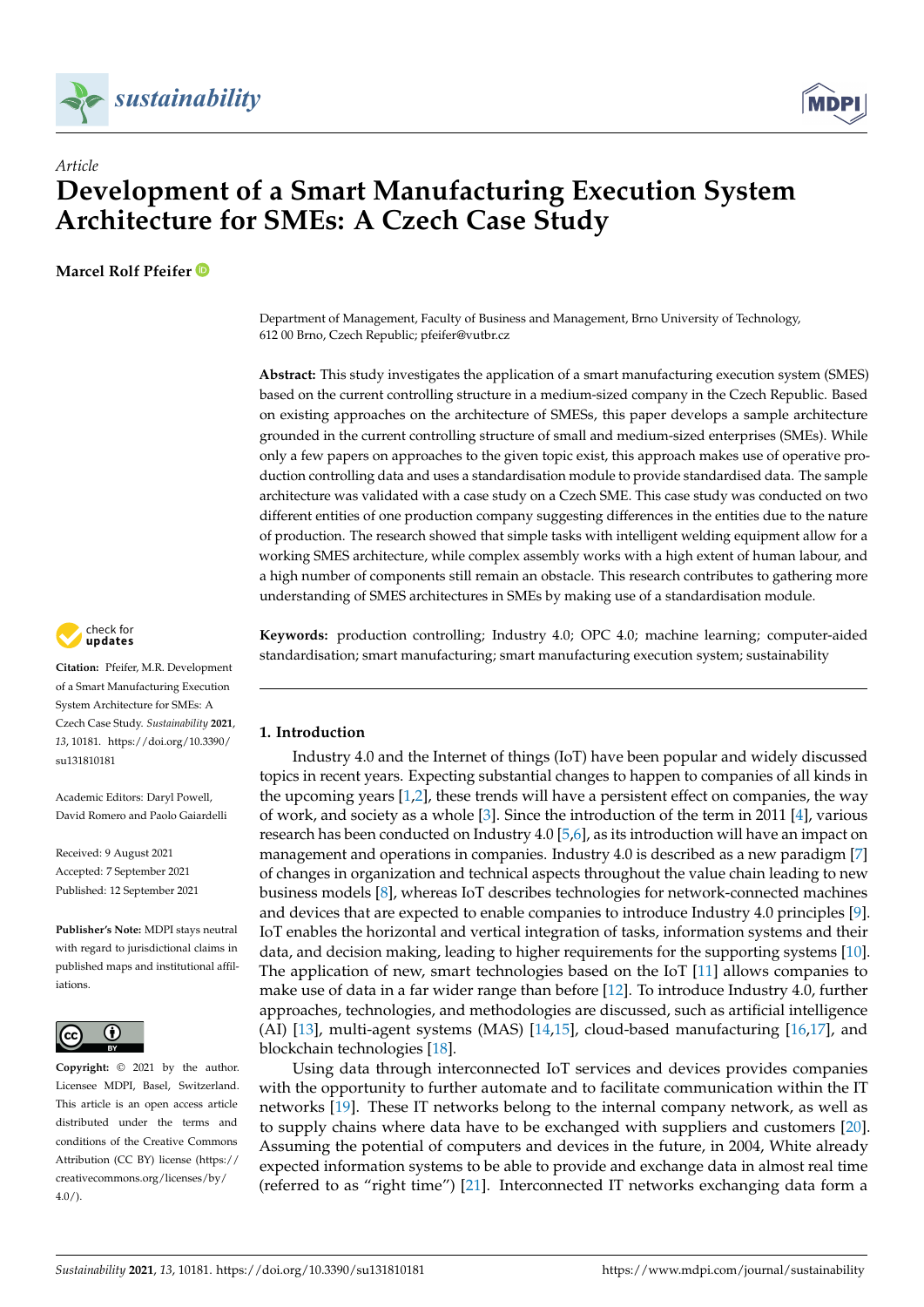cyber-physical network (CPN) [\[22](#page-18-21)[,23\]](#page-18-22). Based on the integration of heterogeneous multisource data and the integration of knowledge into production processes, CPNs allow for integrated and interoperable manufacturing processes [\[20\]](#page-18-19).

Allowing for an interoperable manufacturing process, Industry 4.0 may also be understood as an intelligent production flow from machine to machine based on data [\[24\]](#page-18-23). Equipping manufacturing with IoT devices leads to data-driven smart manufacturing capable of adapting fast to changes and triggers [\[25\]](#page-18-24). According to Kusiak, the core of smart manufacturing is material handling, including logistics and supply chain management (SCM), being integrated into the operations of the company [\[26\]](#page-18-25). A further embedding of smart manufacturing into a whole company network working on smart principles results in the concept of a smart factory [\[27\]](#page-18-26). Smart factories are based on the use of the most recent information technologies in order to provide further integration of company processes [\[11,](#page-18-10)[28\]](#page-19-0).

Expecting a purely data-driven factory requires the collection, storing, and distribution of data [\[29\]](#page-19-1) from sensors and devices paired with a boost in data analysis and the development of predictive engineering [\[26\]](#page-18-25). According to [\[30\]](#page-19-2), this calls for smart production control, being able to monitor and assess flows and requirements. Furthermore, smart production control has to be able to make decisions [\[31\]](#page-19-3). The issue of requiring the most exact scheduling and controlling of smart production for decision-making processes persists up to today [\[32\]](#page-19-4). Smart production control and management is one of the central topics of smart factories, as realization is progressing slowly [\[33\]](#page-19-5). Treating the data as a digital twin of smart manufacturing devices, products, and components, the physical circumstances are digitally resembled to facilitate distribution, processing, and assessment of data [\[34\]](#page-19-6).

While ideas have been produced in the last decades, the fundamental issues of smart production control have not yet been solved [\[33,](#page-19-5)[35\]](#page-19-7). Moreover, small and medium-sized enterprises (SMEs) struggle with lacking technology, knowledge, and finances to support their transition towards Industry 4.0. Existing theoretical frameworks lack practical applications due to the missing technical means [\[32\]](#page-19-4). While smart devices are evolving and approaches are created [\[36\]](#page-19-8), this paper looks at how SMEs might set up their production control and management for the transition that has begun towards Industry 4.0 [\[37\]](#page-19-9) while making use of existing systems. While LEs are assumed to use technology, knowledge, and resources to invest in new technologies, such as IoT, SMEs are believed to require other downsized frameworks with regard to their resource situation and with regard to their capabilities [\[38\]](#page-19-10). It is the aim of this paper to propose a framework based on today's existing components, taking into account the principles of Industry 4.0. This is done through qualitative research as a multiple case study on two production sites of one single Czech production company.

# **2. Materials and Methods**

## *2.1. Literature Review*

#### 2.1.1. Smart Manufacturing

Smart manufacturing assumes the principles of manufacturing under Industry 4.0. Developed as the manufacturing framework within a smart factory (also a digital factory, digital manufacturing, a smart factory, an interconnected factory, integrated industry, or Industry 4.0 [\[39\]](#page-19-11)), it represents an alternative framework to multi-agent systems (MAS) [\[14](#page-18-13)[,15\]](#page-18-14) and cloud-based manufacturing [\[16,](#page-18-15)[17\]](#page-18-16).

Smart factories and smart manufacturing rely on the combination of smart objects and big data analytics [\[15\]](#page-18-14). Big data includes technologies and analytical approaches for extracting value from information through a transformation being characterised by high volume, velocity, and variety [\[40\]](#page-19-12). The concept of big data provides the potential to collect, process, and distribute a vast amount of data. Industrial big data analysis makes use of these data for diagnostics, optimization, and reconfiguration of the whole system [\[41\]](#page-19-13). Data for big data technology may be collected from the CPN within the company or from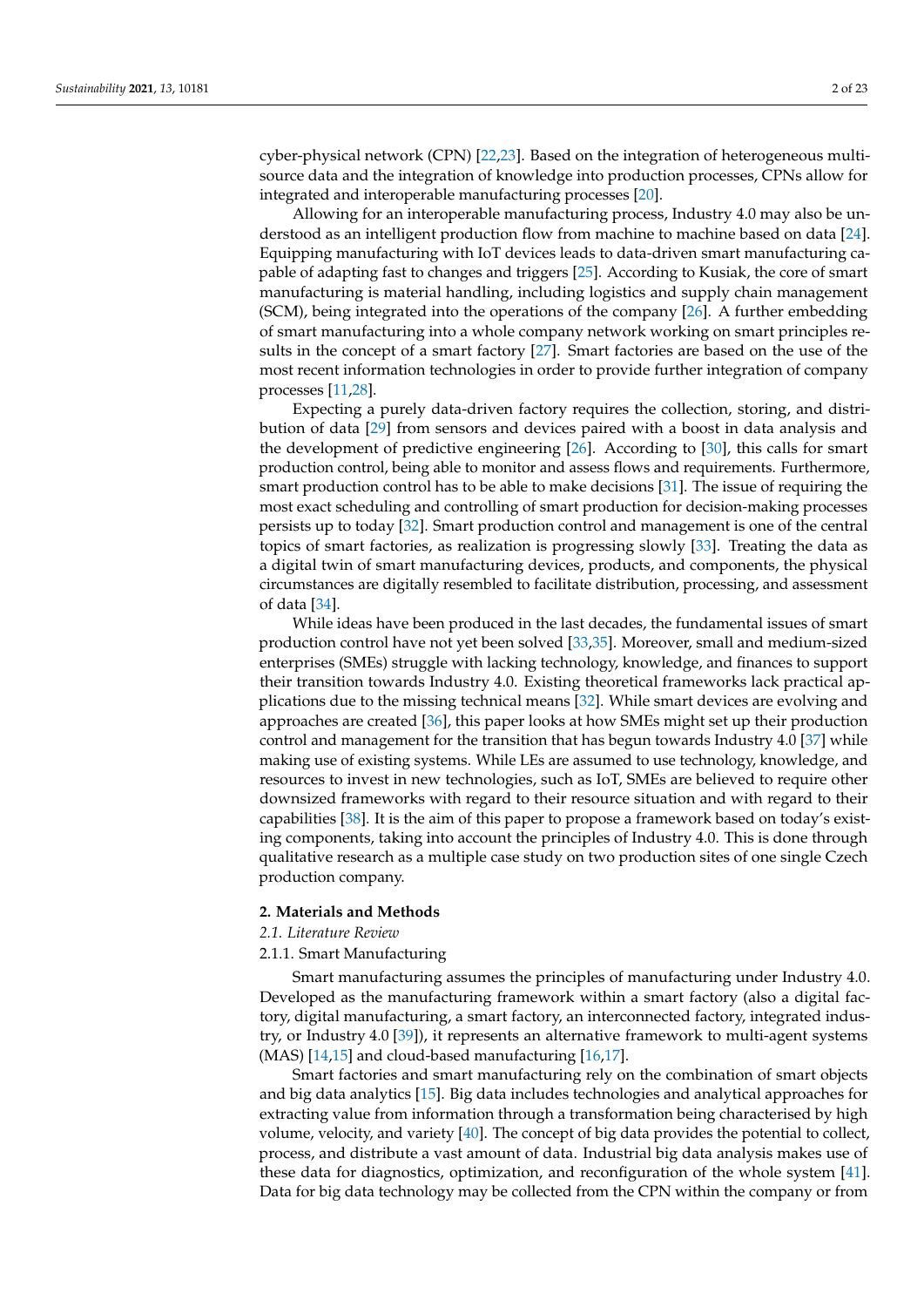external online resources [\[42\]](#page-19-14). Big data is therefore seen as an important component for data-driven manufacturing approaches, such as smart factories, to achieve higher effectivity and productivity [\[43\]](#page-19-15).

Smart manufacturing should provide cost-effective, sustainable, and safe manufacturing. In these measures, it is estimated to be far more capable than usual manufacturing processes [\[44\]](#page-19-16). Industry 4.0 gives a boost to computer-integrated manufacturing (CIM), allowing for a more decentralized architecture based on CPN [\[45\]](#page-19-17). IoT allows for integrating devices and equipment into the company's information system infrastructure [\[46\]](#page-19-18). While Industry 4.0 is based on M2M communication [\[47\]](#page-19-19), CIM was initially developed with a focus on human employees [\[48\]](#page-19-20). This includes self-organized diagnostics and repair requests communicated to machine and equipment suppliers and allowing for smart and intelligent predictive maintenance (SIPM) [\[49\]](#page-19-21). Components within the Industry 4.0-framework act as autonomous agents [\[44\]](#page-19-16). The transition from usual manufacturing towards smart manufacturing usually passes through the stages of connected (computerization and connectivity), transparent (visibility and transparency), and intelligent (predictive capacity and adaptability) [\[50\]](#page-19-22).

Rising manufacturing complexity requires information-based technologies working in real time [\[51\]](#page-19-23). Concern not only focuses on one department but has to be raised with regard to the whole supply chain and all further processes in the company. Combined with smart logistics that focus on managing and controlling supply chains [\[52\]](#page-19-24), this leads to smart manufacturing supply chains (SMSCs). SMSCs determine and coordinate production and transportation features, such as quantities and timing, based on real-time data [\[53\]](#page-19-25). To resemble the actual state of products and devices, the system applies digital twins [\[54\]](#page-19-26).

Relying on M2M communication makes data quality and data quantity critical factors for the implementation of smart manufacturing [\[55\]](#page-19-27). Big data technologies act as a feeding technology for data-driven analytics in smart manufacturing [\[56\]](#page-19-28).

The features of big data technologies can be characterized by the features volume, velocity, variety, veracity (data quality), and value [\[57\]](#page-20-0). While some sources name only volume, variety, and velocity [\[58\]](#page-20-1), other sources use value, veracity, and visualization [\[59\]](#page-20-2). Anticipating a higher data quantity (volume) and a higher resolution of data (veracity) requires further development in big data technologies [\[60\]](#page-20-3). In order to be able to apply big data for manufacturing purposes, data have to be transmitted with a subject-related context for correct interpretation [\[55\]](#page-19-27). A study from Günther et al. showed that a continuous restructuring and realignment of processes, data handling, and big data is also required in smart environments [\[61\]](#page-20-4). However, today's manufacturing still relies on independent systems connected through various physical and data interfaces [\[60\]](#page-20-3).

Smart manufacturing reference architectures have been proposed by various authors. Papazoglou et al. developed a reference architecture for automotive industries with a specific automotive sector extension [\[62\]](#page-20-5). As manufacturing knowledge is processbound and product-related, today's settings lack the interrelation of special manufacturing knowledge [\[63\]](#page-20-6). A pre-determined interface and query language should respect these interrelations during the retrieval, processing, and distribution of data, information, and knowledge [\[62\]](#page-20-5). Another approach is the smart manufacturing systems (SMS) architecture developed for service environments, where components, such as enterprise resource planning (ERP) and supply chain management, are understood as services. Interactions between smart manufacturing and other parts of the company or the supply chain are handled through a business intelligence (BI) tool [\[64\]](#page-20-7). For separated company-internal activities, another approach is the integrated CAS system based on standardised data [\[65\]](#page-20-8).

Other approaches are represented by the smart manufacturing execution system (SMES), focusing on the elimination of machine-to-human and human-to-machine interfaces to retain the existing manufacturing execution system (MES) resources [\[66\]](#page-20-9). The MES acts as a centre point for data collection in order to keep the existing structures of the company intact (see Figure [1\)](#page-3-0). A message broker element ensures both-sided communication between the components [\[67\]](#page-20-10). A further difference between MESs and SMESs is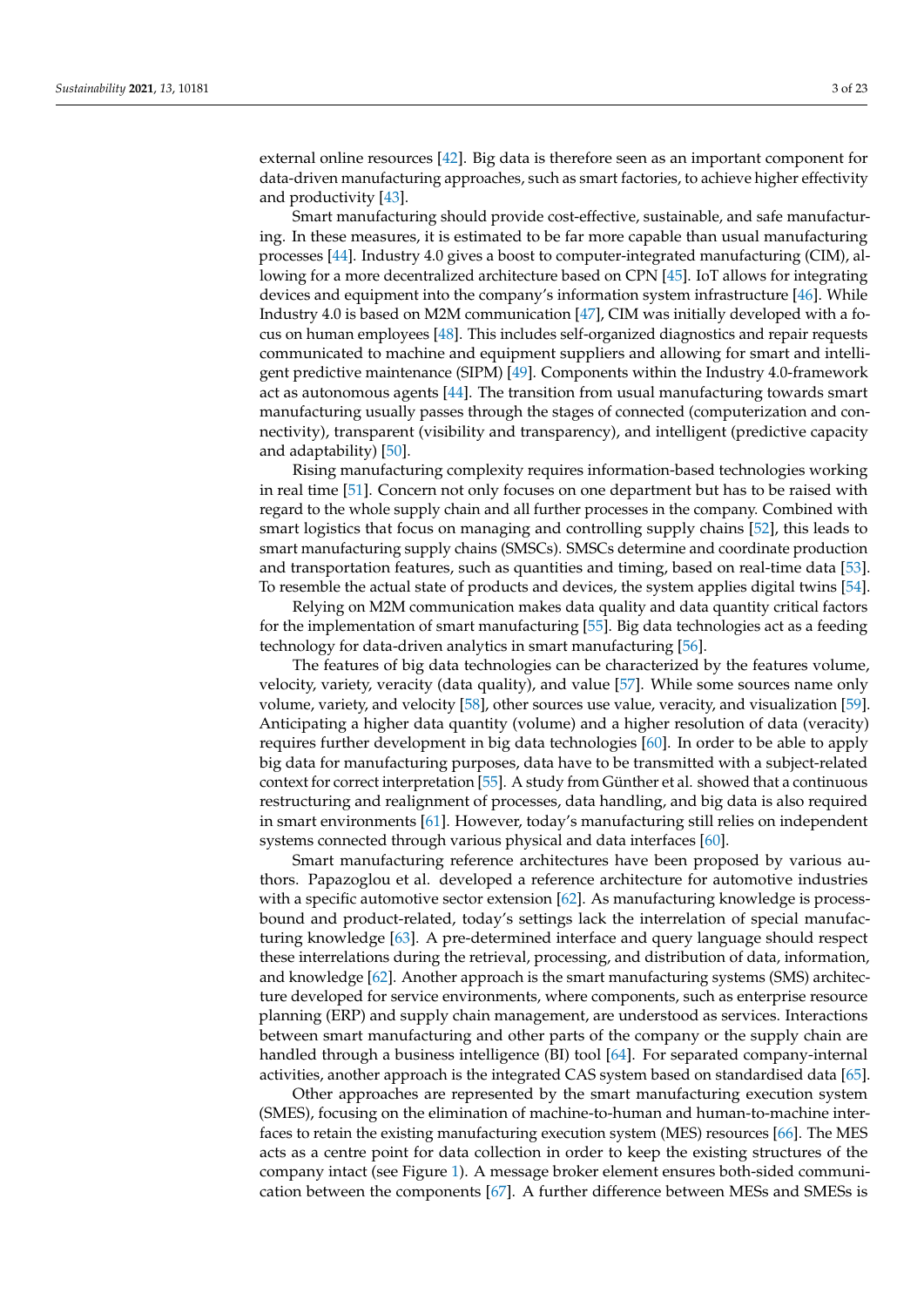that MESs focus mostly on management support, while SMESs work in a broader range in supply chains [\[68\]](#page-20-11). A service-based SMES approach has been proposed for SMEs using an Android-based interface in order to reduce the widely existing paperwork in these companies [\[69\]](#page-20-12).

<span id="page-3-0"></span>

**Figure 1.** Sample SMES architecture (adapted from [\[67\]](#page-20-10)).

## 2.1.2. Smart Production Control

Handling a vast amount of data in smart factories and SMESs requires a control system. It is assumed that previously perceived issues, such as the dilemma of the job shop scheduling problem (JSP), may be solved with the help of new technologies and MAS [\[70\]](#page-20-13). Due to the various influences of factors, the JSP is impervious [\[71\]](#page-20-14). MAS approaches are able to trigger production and control in a decentralized way, where each agent acts autonomously [\[72\]](#page-20-15). Research has been conducted with MAS systems using MES and ERP systems as data hubs [\[73\]](#page-20-16). This implies that agents may be found on various levels, such as order fulfilment agents, product agents, machine agents, supervisor agents, coordinator agents, and AI agents [\[74\]](#page-20-17).

The reference service-oriented architecture (SOA) proposed by Papazoglou et al. places the production scheduling into its centrepoint, as the production schedule contains information on all crucial variables for the company network [\[62\]](#page-20-5). All approaches have in common that they work based on real-time data gathered through sensors from the CPN [\[75\]](#page-20-18). Auto-identification (Auto-ID) and radio frequency identification (RFID) are expected to allow for complete in-process tracking [\[76\]](#page-20-19). The application of these sensors can be applied within the company, as well as in supply chains [\[50\]](#page-19-22).

While data and prediction models are missing for many situations, AI is applied through machine learning. Research conducted with machine learning approaches for planning and control enabled companies to predict disruptions in supply chains [\[77\]](#page-20-20). Deep learning approaches have been found to learn 57 Atari games without prior knowledge of the games [\[78\]](#page-20-21). Even though the best results were achieved in model-free environments, real-time scheduling was tested with a reinforcement learning approach [\[79\]](#page-20-22). Research studies have been conducted in logistics [\[80\]](#page-20-23) and in the chemical industry [\[81\]](#page-20-24).

However, these approaches relied on full information with model-free learning with uncertainty [\[82\]](#page-20-25). Management decision support was explored in model-free case studies in investment applications [\[83\]](#page-20-26). Due to the complexity of its learning, the application is limited to laboratory case studies [\[84\]](#page-20-27). Case studies applying machine learning conducted on the smart production planning and control (smart PPC) model of Oluyisola et al. showed ERP systems to be the centre of smart manufacturing [\[50\]](#page-19-22), matching with findings from previous research [\[85\]](#page-21-0).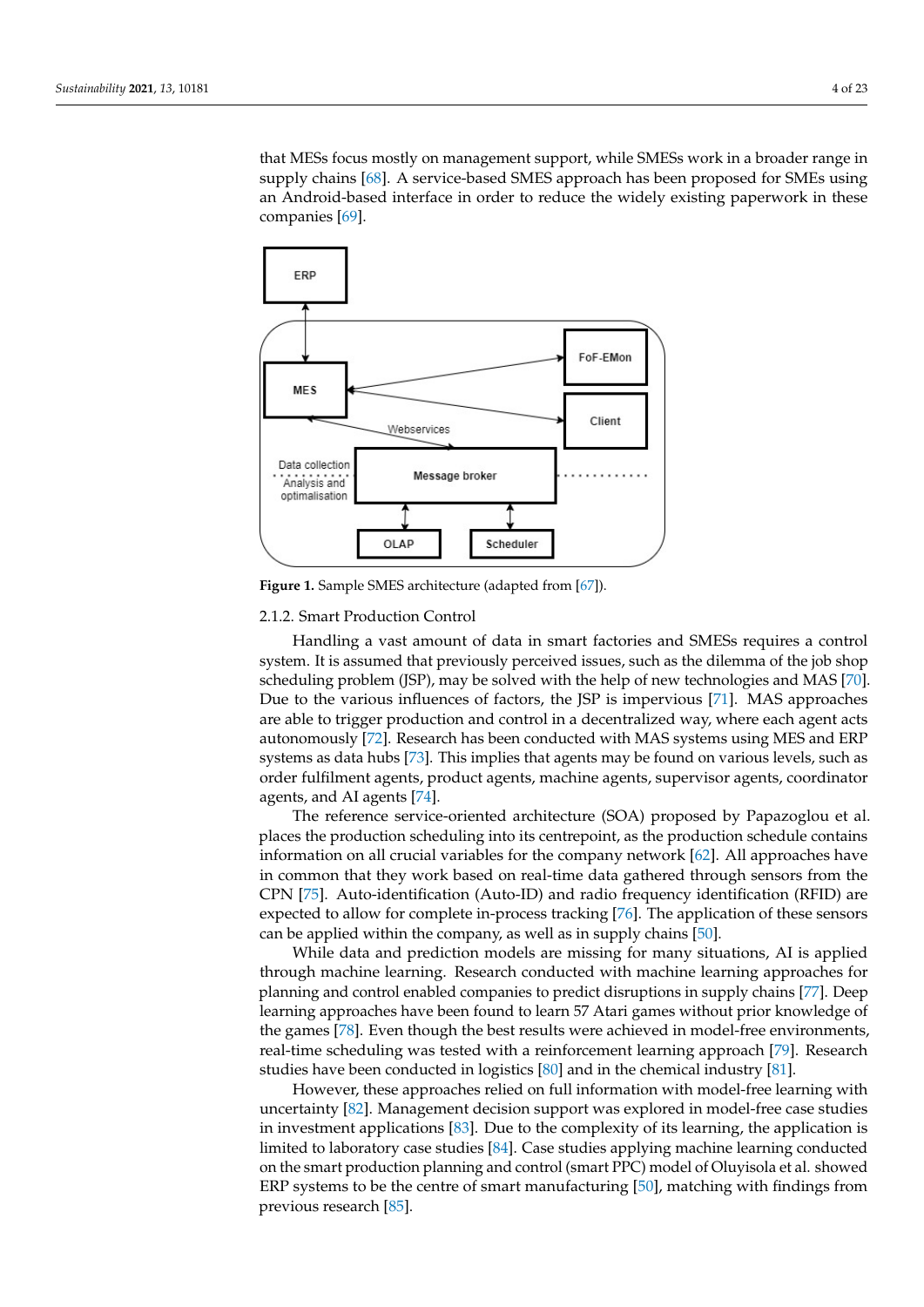Chinese research proposed a self-adaptive collaborative control (SCC) mechanism as part of a smart production logistics system [\[86\]](#page-21-1). This integrated approach of production and logistics assesses the acquired data with data from the knowledge base in order to retrieve deviations and learning triggers [\[87\]](#page-21-2). The control model is applied vertically through the three layers of the smart production, while monitoring is set horizontally. Manufacturing process information is processed by the collaborative control [\[86\]](#page-21-1).

While large companies tend towards a smart process design, smaller companies may focus more on smart products [\[50\]](#page-19-22). An issue for the transition towards smart manufacturing is the existing implication of human resources, which will slowly progress through furtheradvanced companies [\[88](#page-21-3)[,89\]](#page-21-4). Hence, it is questionable whether smart production control approaches are feasible for SMEs.

## *2.2. Small and Medium-Sized Enterprises (SMEs)*

According to the European Commission, small and medium-sized enterprises are defined as companies with a maximum of 250 employees and with a maximum revenue of EUR 50 million. Above these numbers, companies are considered to be large enterprises [\[90\]](#page-21-5). While small in number of employees, SMEs account for the vast majority of companies globally in various economies. In Germany, SMEs represent more than 90% of registered companies [\[91\]](#page-21-6), which is in line with the percentage for the whole European Union. Furthermore, this matches with the structure of Asian economies [\[92\]](#page-21-7). Due to the number of enterprises, SMEs employ 60% of all employees in Germany [\[91\]](#page-21-6).

SMEs are known to face several constraints in human, financial, and technical resources [\[93\]](#page-21-8). Due to financial limitations, a South Korean study comes to the conclusion that financial government incentives will help to defeat the lack of finances, as this hinders SMEs in their innovation and development of forces [\[94\]](#page-21-9), and SMEs seem unable to generate the required financial funds themselves and struggle in acquiring funds from banks [\[95\]](#page-21-10). Besides the mentioned constraints, the Organisation for Economic Co-operation and Development (OECD) identified missing managerial capabilities and low productivity as reasons for lacking competitive ability [\[96\]](#page-21-11). SMEs therefore seem unable to leverage their smaller size and lower transaction cost to gain competitive advantages [\[94\]](#page-21-9).

With regard to digital factories and smart manufacturing, research also identified constraints for SMEs in IT [\[97\]](#page-21-12). With the integration of various IT systems, IT security is also coming into focus [\[98\]](#page-21-13), being added into supply chain risk management (SCRM) [\[99\]](#page-21-14). Even though LEs are usually well equipped in IT security, SMEs in supply chains represent a threat [\[100\]](#page-21-15) by opening a backdoor for intruders and malware searching for the knowledge of LEs [\[101\]](#page-21-16). Although IT security is considered to have a deciding role for enterprises in the future [\[102\]](#page-21-17), SMEs seem to hesitate to invest in IT security. This might also explain why SMEs in the logistics industry were found to lack skills in IT competence [\[52\]](#page-19-24). A German study found that while LEs are looking for long-term strategies to secure benefits when implementing production planning and control, SMEs are focusing on short-term benefits [\[103\]](#page-21-18).

While SMEs are struggling with their constraints, research approaches have tried to develop downsized small-scale strategical frameworks, adapted to the reality of these companies [\[38\]](#page-19-10). While Mittal et al. found 15 articles on smart manufacturing paradigms in SMEs [\[93\]](#page-21-8), these approaches lacked taking the reality of SMEs into account. As a result, SMEs do not feel fit for adopting smart manufacturing [\[104\]](#page-21-19), and managers and owners do not see the benefit for their companies [\[105\]](#page-21-20). Hence, Mittal et al.'s own approach is the smart manufacturing adoption framework (Figure [2\)](#page-5-0), based on five stages: (i) identifying already available manufacturing data in the SME, (ii) assessing readiness of the SME, (iii) winning over SME management and staff for smart manufacturing, (iv) developing an individual smart manufacturing vision, and (v) identifying tools and practices needed for realization [\[106\]](#page-21-21). SMEs need to develop their own individual tool kit in order to be able to conquer their individual challenges [\[93\]](#page-21-8). However, it seems that SMEs lack an understanding of the importance of data [\[107\]](#page-21-22).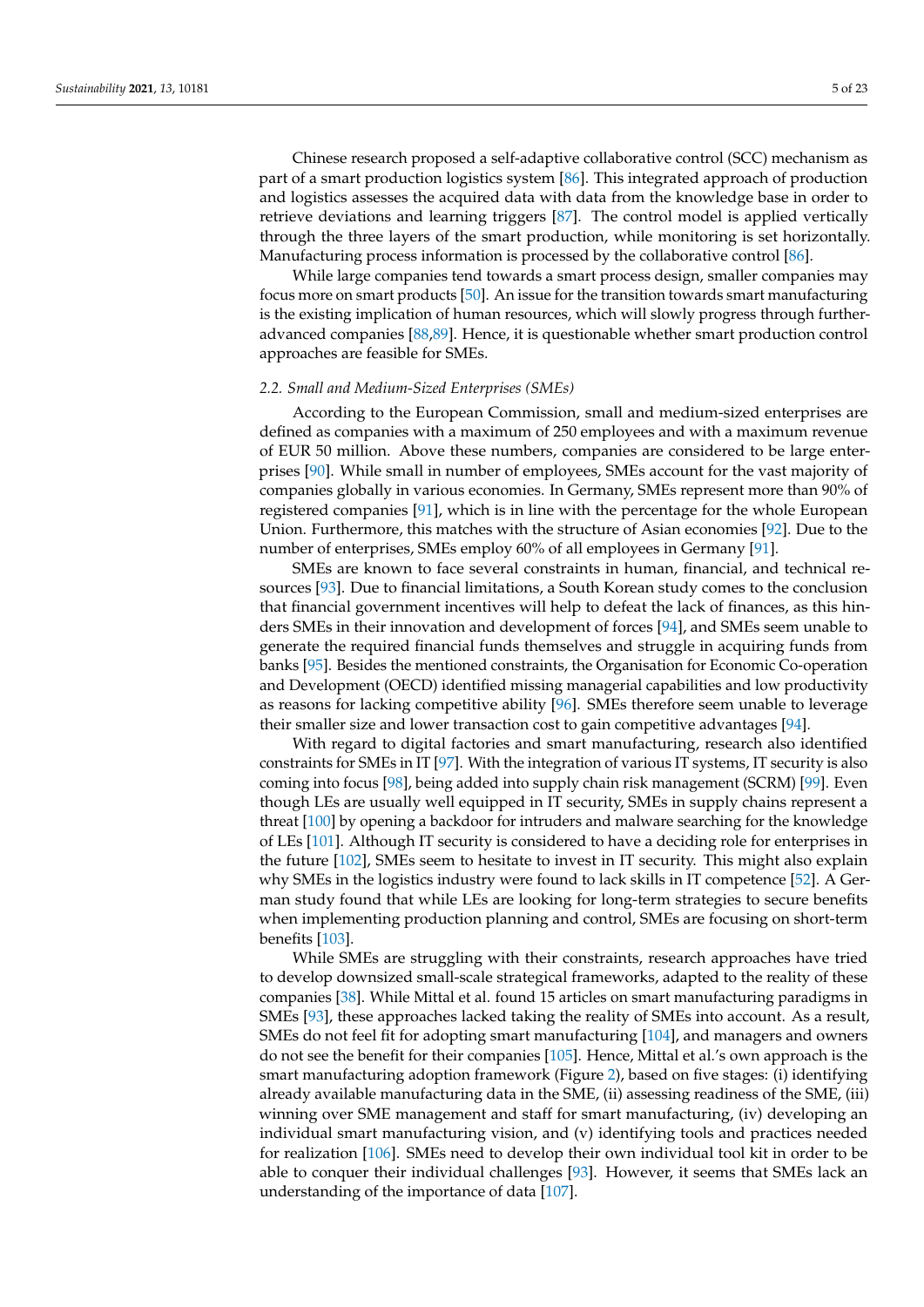<span id="page-5-0"></span>

**Figure 2.** Smart manufacturing adoption framework for SMEs (adapted from [\[106\]](#page-21-21)).

Publications listed different stages of maturity for smart manufacturing in SMEs. A five-stage model was proposed by Qin et al. (1. single-station automated cells, 2. automated assembly system, 3. flexible manufacturing system, 4. computer-integrated manufacturing (CIM) system, and 5. reconfigurable manufacturing system) [\[108\]](#page-21-23) and Mittal et al. [\[109\]](#page-21-24) to assess the development of SMEs towards smart manufacturing. Schumacher et al. instead proposed a maturity index [\[105\]](#page-21-20). Another approach suitable for SMEs proposed a three-stage model (1. initial, 2. managed, and 3. defined) [\[110\]](#page-21-25). Further approaches have applied up to nine stages of maturity but lack applicability with regard to SMEs [\[109\]](#page-21-24). In order to pay attention to SMEs' realities, Weyer et al. suggest adopting a standardized and modular approach to implement only the required components tailor-made for the given company [\[22\]](#page-18-21).

As SMEs will have to deal with Industry 4.0 and smart manufacturing in the future to stay competitive in the market [\[111\]](#page-21-26), this paper attempts to develop a downsized and small-scale SMES framework for SME manufacturing companies. This SMES framework will be verified by a case study on a Czech production company.

#### *2.3. Development of the Standardized SMES Framework*

According to previous research, the requirements of a particular SME in smart manufacturing may be identified by the smart manufacturing adoption framework for SMEs proposed by Mittal et al. This framework assesses the readiness and requirements of SMEs in five steps: (i) identifying already available manufacturing data in the SME, (ii) assessing readiness of the SME, (iii) winning over SME management and staff for smart manufacturing, (iv) developing an individual smart manufacturing vision, and (v) identifying tools and practices needed for realization [\[106](#page-21-21)[,109\]](#page-21-24).

Step 1: Identifying already available manufacturing data in the SME.

Smart manufacturing attempts to gather data of a product from all phases of production in order to improve manufacturing processes and products [\[56\]](#page-19-28). While smart manufacturing works on an in-depth analysis of the acquired data [\[112\]](#page-21-27), the results are used for company decision-making processes. Furthermore, data from manufacturing may be used not only within the company but also at the interface of the company with other entities in supply chains [\[25\]](#page-18-24). In order to build a system for the data provided by the particular SME, the individual reality, ability, and needs of the SME have to be taken into account. Small-sized companies were found to primarily store their data on local PCs rather than in systems, while in medium-sized companies, a trend towards centralization was observed [\[113\]](#page-21-28). These data may be related to the organizational dimensions of (a) finance, (b) people, (c) strategy, (d) process, and (e) product [\[106\]](#page-21-21).

Step 2: Assessment of readiness of the SME.

According to an Irish study, the format of the gathered data tends to be stable over time and does not depend on the age of the company [\[113\]](#page-21-28). With SMEs being known for having individual financial, human, and technical resource constraints [\[93,](#page-21-8)[96\]](#page-21-11), the level of readiness of the company should be assessed before action [\[109\]](#page-21-24). The level of readiness in Industry 4.0 may be assessed by various maturity models and indices (Lin, Wang, and Sheng, 2019a). For SMEs, the assessment of maturity level may be done by the Singapore smart industry readiness index, initially assessing 16 dimensions in the 3 dimensions of process, technology,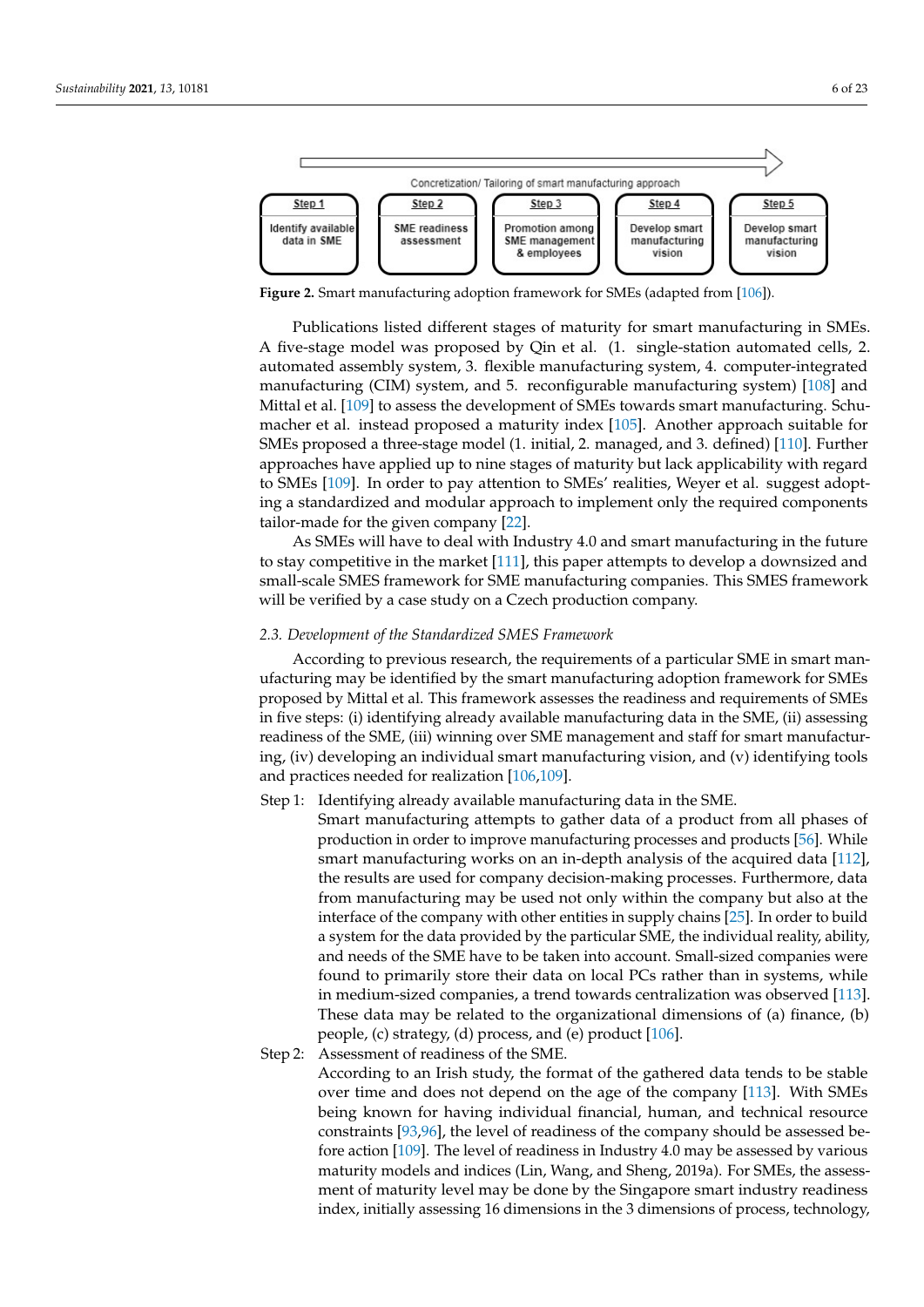and organisation [\[114\]](#page-21-29). Mittal et al. extended the application to the mentioned five dimensions [\[106\]](#page-21-21).

- Step 3: Winning over SME management and staff for smart manufacturing. Human resource constraints have been identified as a characteristics of SMEs [\[93\]](#page-21-8). This also includes the management skills of these enterprises [\[96\]](#page-21-11) that have a crucial impact on their sustainability and long-term performance [\[115\]](#page-22-0). Future job profiles are believed to differ widely in their requirements from what workers have to provide today. It is on the managers to already be involved during the designstage of processes, which has shown to have a positive outcome on the long-term development of the SME, creating a clear job profile for human resources [\[116\]](#page-22-1). The transition towards smart manufacturing therefore requires the involvement of SME management and the adoption of a new corporate culture [\[117\]](#page-22-2) striving for
- Step 4: Developing an individual smart manufacturing vision. Due to the realities of SMEs, researchers have come to the conclusion that SMEs are working in a small-scale and downsized environment [\[38\]](#page-19-10). Due to the broad bandwidth of these companies and their specialization, the approaches in smart manufacturing should also be tailor-made around a standardized core [\[22\]](#page-18-21). Being closely related to the companies' strategic setup, the aim of this step is to boost the level of data from a mere data acquisition to a data distribution, allowing for data-based decision making [\[106\]](#page-21-21). Industry 4.0 and smart factories as an approach are striving for making use of a broad base of data gathered, processed, and distributed in order to allow for fast decision making [\[118\]](#page-22-3).
- Step 5: Identifying tools and practices needed for realization.

overcoming human resource constraints.

As with the previous steps, the identification of appropriate tools for the realization of a smart manufacturing and SMES approach is also tailor-made for SMEs according to the given company. A toolkit for smart manufacturing was developed by Kaartinen et al. in [\[119\]](#page-22-4) and has been adapted for the reality of SMEs by applying a toolkit for transition (Table [1\)](#page-6-0) [\[93\]](#page-21-8). The developed toolboxes in the toolkit provide an overview of maturity levels, usually using five maturity levels to characterize the transition status of the SME towards smart manufacturing. Some researchers propose level 0 as the starting point for companies towards smart manufacturing, representing a fully analogue company. The jump from level 0 to level 1 is considered the hardest to overcome for these SMEs [\[103\]](#page-21-18). Concerning the step of data processing in the process, the toolbox may be characterized according to Mittal et al., 2019 (Table [1\)](#page-6-0).

**Table 1.** Smart manufacturing toolboxes corresponding to the data hierarchy steps (adapted from [\[106\]](#page-21-21)).

<span id="page-6-0"></span>

|                                         |                 | Data Hierarchy Steps |              |               |
|-----------------------------------------|-----------------|----------------------|--------------|---------------|
| <b>Smart Manufacturing Toolboxes</b>    | Data Generation | Data Transmission    | Data Storage | Data Analysis |
| Fabrication/Manufacturing toolbox (FMT) | <b>YES</b>      |                      |              |               |
| Design and simulation toolbox (DST)     | <b>YES</b>      | YES                  | <b>YES</b>   | <b>YES</b>    |
| Robotics and automation toolbox (RAT)   | <b>YES</b>      | YES                  | YES          | <b>YES</b>    |
| Sensors and connectivity toolbox (SCT)  |                 | YES                  |              |               |
| Cloud/Storage toolbox (CST)             |                 |                      | YES          | <b>YES</b>    |
| Data analytics toolbox (DAT)            |                 |                      |              | <b>YES</b>    |
| Business management tools (BMT)         | YES             | YES                  | YES          | YES           |

# **3. Methodology**

The research methodology can be found in Figure [3.](#page-7-0) The research will be carried out in three steps according to Figure [3](#page-7-0) by (a) developing an SMES model architecture for SMEs, (b) carrying out a case study with the proposed model architecture, and (c) applying the results from the case study to adapt the proposed model.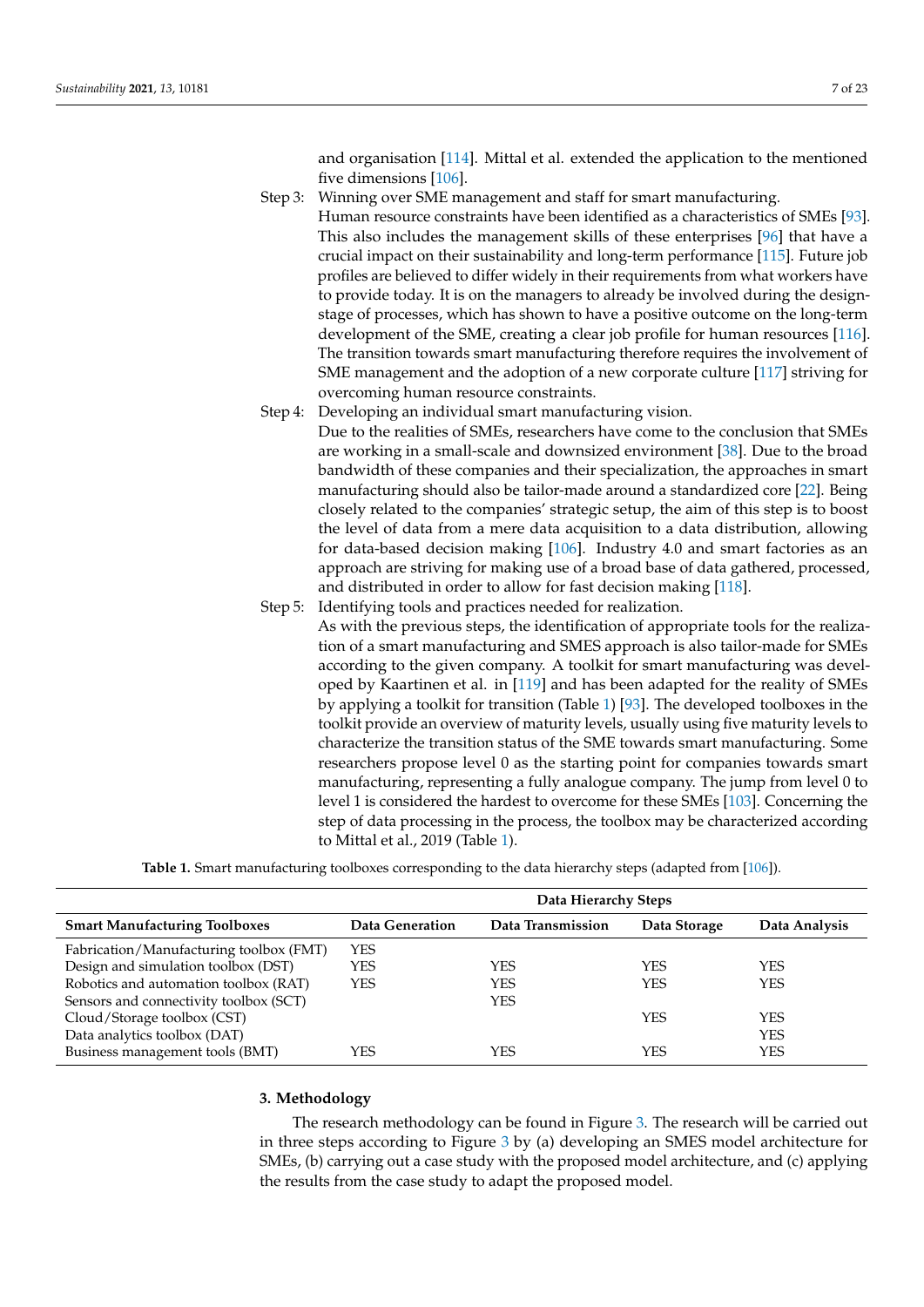<span id="page-7-0"></span>

**Figure 3.** Research methodology.

## *3.1. Development of SMES Model Framework*

SMES models try to make use of ERP systems and the existing components of the information system architecture. The information system architecture components are linked through M2M communication. Industry 4.0 and smart concepts are assumed to depend on the quality and quantity of data in the company [\[55\]](#page-19-27). While Industry 4.0 approaches suggest big data to deal with a higher amount of data in a higher resolution, data today are still retrieved from various interdependent systems [\[60\]](#page-20-3). As companies make use of various systems today, high-level data for management decisions may be found in the ERP and MES system [\[73\]](#page-20-16), while operative data may be handled in lower-level information systems for operative controlling. In production companies, this refers to the production organization and planning and requires production indicators for input (resource usage) and output (productivity, quality) [\[120\]](#page-22-5).

Operative controlling is a discipline of controlling that may go into the daily ongoing operations. It has the task of supporting the operative management decisions. These decisions are done quickly with a limited range [\[121\]](#page-22-6). The production controlling does not go beyond the production. It is part of the logistic controlling and has interfaces with the procurement controlling and the sales controlling [\[122\]](#page-22-7). According to Oluyisola et al., SMEs may be able to focus on smart products to monitor production [\[50\]](#page-19-22). Smart products may be equipped with auto-ID or RFID sensors [\[76\]](#page-20-19).

The required technologies for an operative production controlling architecture were defined by Heimel and Müller [\[123\]](#page-22-8). The system requires big data technology, as there are data warehouses or BIs. These systems should be able to provide planned and required data on request within almost real time [\[124\]](#page-22-9). Another way to provide these data is the usage of standardisation technologies, such as computer-aided standardisation (CAS). In order to unify and in order to simplify processes on the operative level, the CAS may take over the role of a data warehouse for a specific line. In this case, all required information on standardized technological steps, times, consumptions, etc., is available for the controlling system [\[125\]](#page-22-10).

Operative production controlling relies on actual values from production. To a certain extent, today, such processes also already exist in production companies. The difference in Industry 4.0 is the quantity of data that has to be retrieved and processed, while SMEs should be able to work with a downsized architecture and downsized data management. While LEs might think about decentralized approaches with immediate correction through agents, SMEs may struggle to make use of the generated data. The whole system works on an actual basis, providing all functions of operative production controlling. As these data are directly consumed for the operative production management, the circle is closed, providing data and feedback.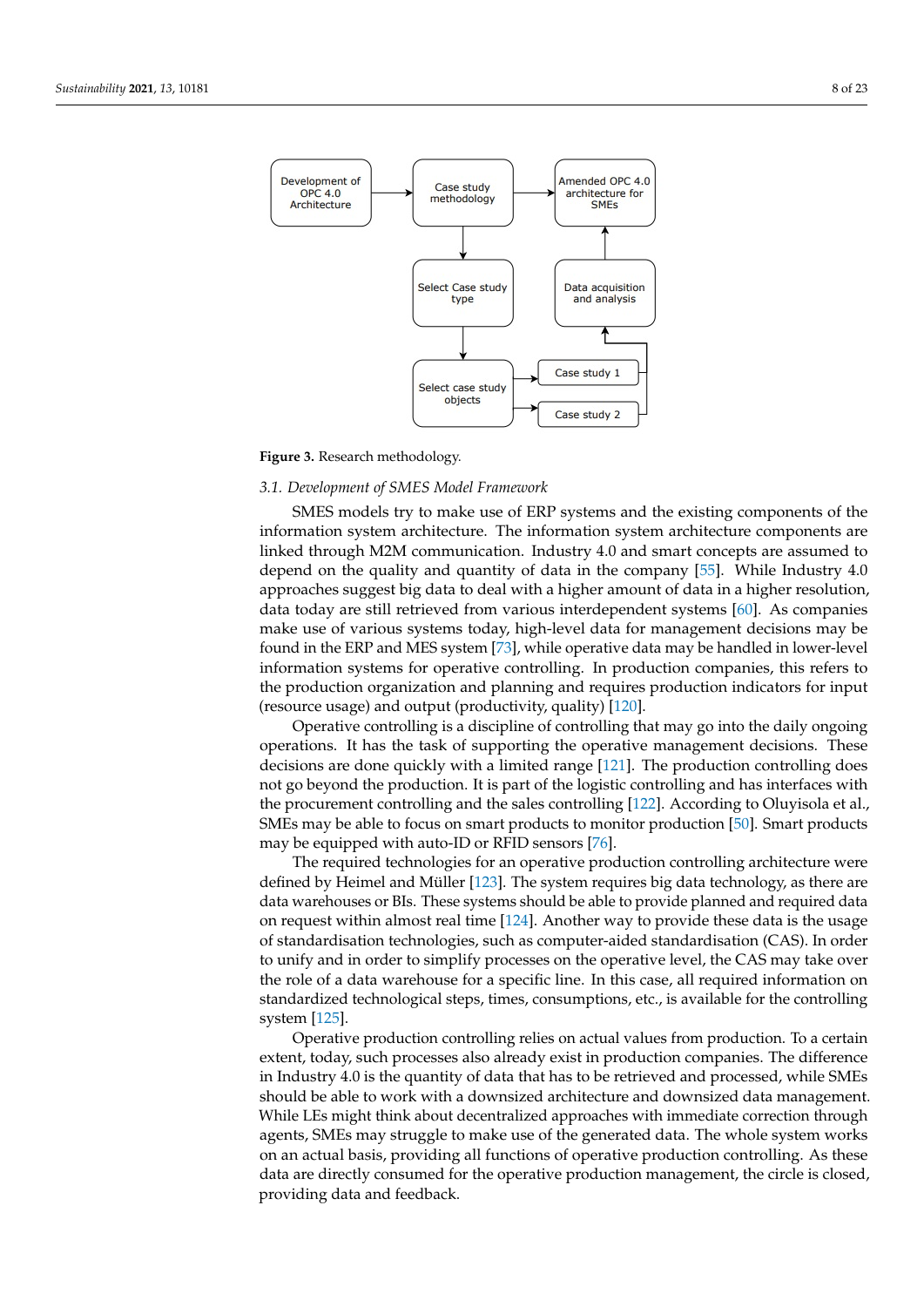Making use of the controlling structure of a company, the operative production controlling will be able to process and assess the status of production. The information of planned parameter values may be fed from a standardisation module or system, such as the integrated CAS system [\[65\]](#page-20-8). It may contain standardized and thus planned data on any process, such as on time parameters and consumptions and further requirements, including drawings and tool information. By integrating the CAS system into the controlling structure (see Figure [4\)](#page-8-0), the author derived a controlling architecture and named it Operative Production Controlling 4.0 (OPC 4.0). This controlling structure was assumed to work in a particular production line, being fed by big data or CAS and by the APS. The big data or CAS contains the database of existing standards and planned values with which production data are assessed in right time.

<span id="page-8-0"></span>

**Figure 4.** General OPC 4.0 architecture (own processing).

Integrating the OPC 4.0 architecture into SMES allows for the usage of standardized data within the whole framework. According to other SMES frameworks, this framework also makes use of the MES system in its centre. The major difference with regard to proposed SMES frameworks is the additional standardisation module with standardised data feeding the MES and indirectly feeding the advanced planning module. Instead of big data technologies, it makes use of standardised company internal data. The required components already exist. A major difference in this is the elimination of human–machine interfaces for data acquisition, processing, and distribution. The whole architecture consists of M2M interfaces only, allowing for faster retrieval, processing, and full control.

OPC 4.0 works in a closed system within the production line. This system requires several interfaces with other systems and subsystems. These systems include BI, CAS, advanced planning systems (APS), and ERP systems, which are able to provide required data for processing. Depending on the concrete application, these systems may differ. However, the basic logic of the system remains the same.

Such an architecture relying on CAS, APS, and ERP systems is shown in (Figure [5\)](#page-9-0).

As OPC 4.0 is only the operative part of the controlling structure, higher-level controlling functions have to be covered additionally for LEs. Heimel and Müller assume the big data technologies to be a vital part of the strategic controlling [\[123\]](#page-22-8). Big data has the ability to consider not only internal standardized information but also information from external sources. Technologies such as text mining retrieve their data from any text found providing information, e.g., for marketing purposes that are required to be timely [\[126\]](#page-22-11). However, for an SME, the downsized framework for SMEs will work with a CAS instead of a BI and further big data technologies due to its limited complexity. The CAS contains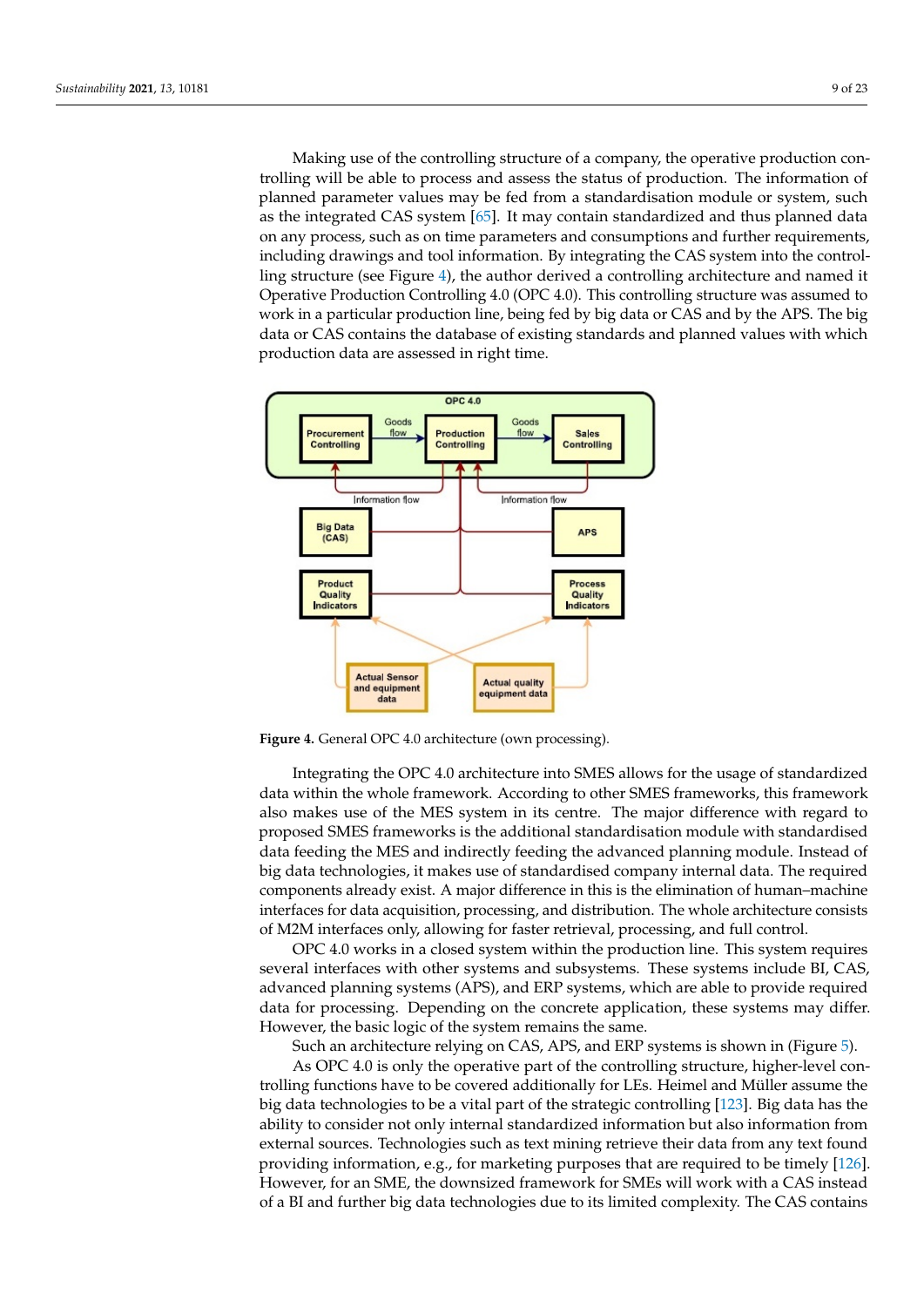standard process information for production, maintenance, and further processes. Such downsized architectures are represented by SMES frameworks. For the case study in this paper on a medium-sized company, the OPC 4.0-based SMES architecture, as developed in Figure [5,](#page-9-0) is used.

<span id="page-9-0"></span>

**Figure 5.** Example of SMES framework based on OPC 4.0 architecture (own processing).

#### *3.2. Validation of the Proposed Framework*

This paper makes use of a multiple case study design. There is no agreement on the number of required cases for a case study. Some researchers argue with reference to quantitative methods that there should be a large quantity of data available in order to eliminate interdependencies and the overevaluation of one random parameter. Other researchers argue that even one case study should be valid and enough [\[127\]](#page-22-12), as long as it is able to go into crucial details [\[128\]](#page-22-13). Case studies therefore have the advantage of comparing not only number-based data but also qualitative data with a textual relation [\[129\]](#page-22-14). As SMES frameworks are believed to be specific and should even be tailor-made [\[22\]](#page-18-21), the validation in two different entities, welding and assembly, of one company may provide vital insight into whether complexity and production technology have to be taken into consideration for the proposed SMES framework.

While this case study has been conducted on one company, methods and architectures have been applied to two different organizational entities. These two different entities both underwent a case study based on the developed framework. Hence, while one company is targeted, due to the two entities used, a multiple case study design is applied. The case study is constructed to confirm the validity of a theory, as the theory was built prior to the analysis [\[130\]](#page-22-15). Furthermore, the paper makes use of the comparative advantage of case studies within the paper itself [\[131\]](#page-22-16).

The multiple case study framework should secure the same results from multiple sources [\[132\]](#page-22-17). It allows for assessing data from different viewpoints [\[133\]](#page-22-18) and has been used in research papers of a similar kind recently [\[106,](#page-21-21)[134,](#page-22-19)[135\]](#page-22-20). As research of SMEs with respect to smart manufacturing execution systems has been scarce, case studies allow for acquiring knowledge on SMEs in particular fields. As SMEs represent more than 90% of European companies in total, these companies represent a vital component of the Czech economy and the economies of other European countries. With the challenge of the transition towards Industry 4.0 ongoing, these companies are required, due to their limited opportunities resource-wise, to find other ways to survive by staying competitive. This multiple case study should provide an insight into the potential of SMEs to conquer smart manufacturing with a downsized environment.

In order to evaluate and assess the case study, the research has features from the embedded case study framework, such as analysing sub-units [\[136\]](#page-22-21). In this case, the paper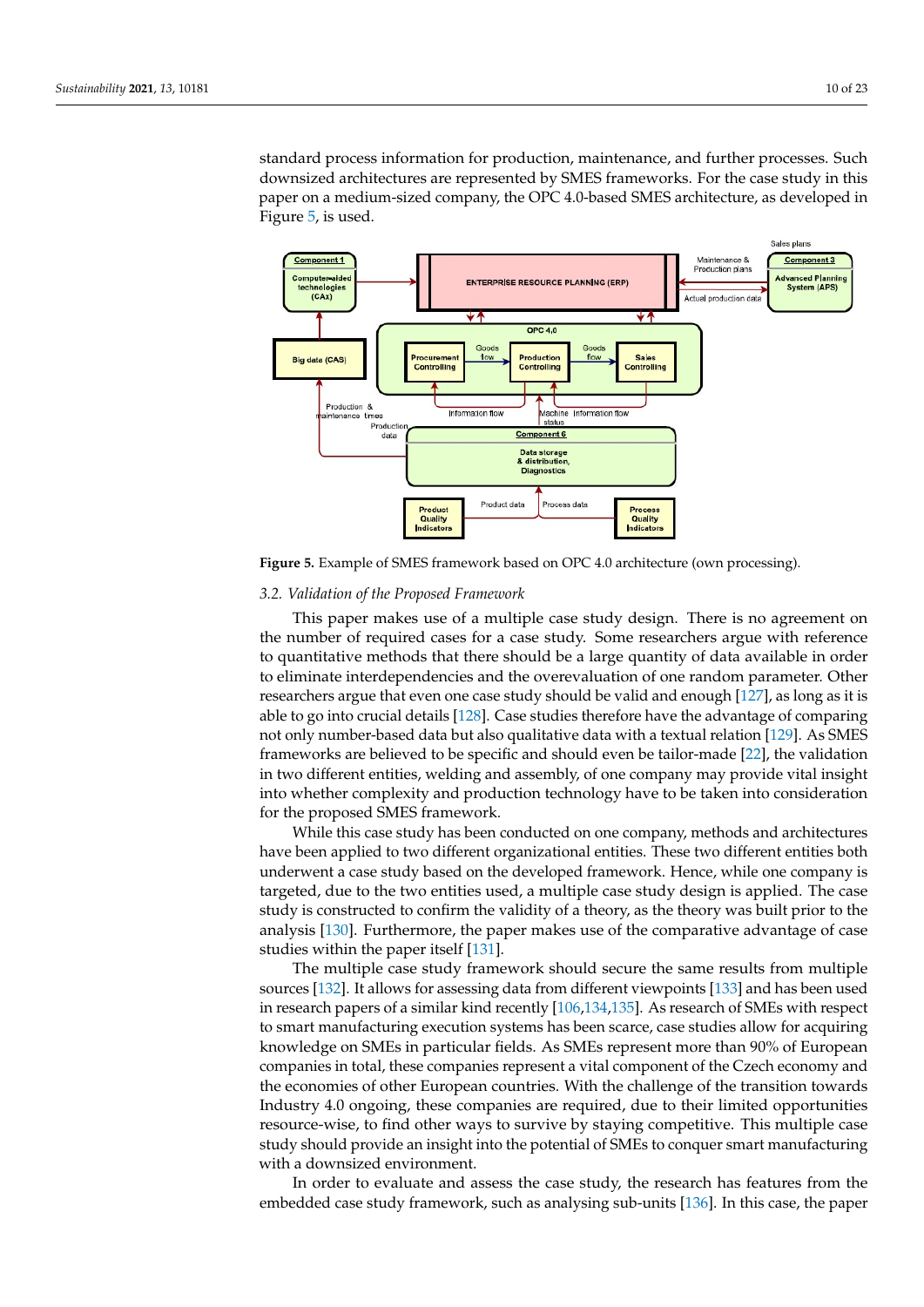makes use of two sub-units, one assembly shop and one welding area. However, making use of an application for only a short time period, a multiple case study approach was applied. These approaches were found to have a higher transferability of results to reality than embedded case study approaches [\[137\]](#page-22-22). Due to their flexible and tailored nature, case studies may combine qualitative and quantitative methods in design, realisation, and validation [\[138\]](#page-22-23). Additionally, in the case presented in this paper, the validation of the case study was done by a set of key performance indicators (KPIs). These KPIs were chosen by the company management based on the current controlling and reporting structure. Thus, while part of the case study is based on qualitative information, such as project phases and amended components, the evaluation of success was done through an approach of a quantitative evaluation of the production KPIs for one week of monitoring. For the further proposal process, qualitative data from expert interviews were gathered.

#### 3.2.1. Acquired Data

The case study acquired data from two entities of a manufacturing and assembly company with regard to the subject of the case study. With the proposed case study SMES architecture on hand, this architecture was realized in the company's welding shop and in the company's assembly line. The selection of tools and practices was left to the company, while the tools were pre-defined due to the existing company information system architecture. The proposed case study SMES architecture was applied in a one-month trial. A step-wise plan was established to understand the stage in which the company understands itself to be in. After the trial, the participants were asked for their impression of the results, where a group of experts decided on the status of the project and its further ongoing development. Hence, the prior plan and the subsequent results were compared, providing the result of the case study and being a trigger for further amendments.

#### 3.2.2. Case Study Description

The company of concern belongs to the Czech manufacturing industry as a machine builder. In this function, it belongs to class 28 of the NACE rev. 2 classification. During the time of monitoring, the company comprised a headcount of 219 to 236 in the organisation scheme. This includes employees of all areas and of all hierarchical levels in six departments. The organisation had a maximum of four hierarchical levels. The shop floor included a machining shop with CNC machines (milling, drilling, lathes), a cutting shop for raw material, a welding area for manual welding, and a paint shop for wet and powder paints. All materials produced in this shop floor go to the assembly shop that works with external and internal material.

With just under 250 employees, the company may be still counted as an SME according to the definition of the European Commission [\[90\]](#page-21-5). The company has decided to go into a restructuralisation concerning its information system infrastructure. Furthermore, it assumed that additional changes would happen in the organisation, such as production, logistics, and controlling. With this understanding, it decided to make use of the beforementioned OPC 4.0-based SMES architecture.

Concerning the technology level of the company, mostly in production, the shop floor uses mainly craftsmanship from human beings (electricians, assembly workers, welders). Machines are only used in the machining shop. In addition, the paint shop relies solely on the skills of the workers. For the restructuralisation, this was not planned to be changed, as the company management had the perception of still not belonging to the big players in the field, focusing on investment and low labour cost much more than on transaction cost.

The initial IT system consisted of an ERP from Sweden, called IFS, that also includes the MES. This system was implemented in the company in the early 2000s. While being modular, it was not able to keep up with the growth of the company in the following years. Despite the global economic crisis in 2009, the company faced steady growth of organisation size and related requirements. This led to the company deciding on a newer version of the existing ERP system, with the target of implementing even further modules.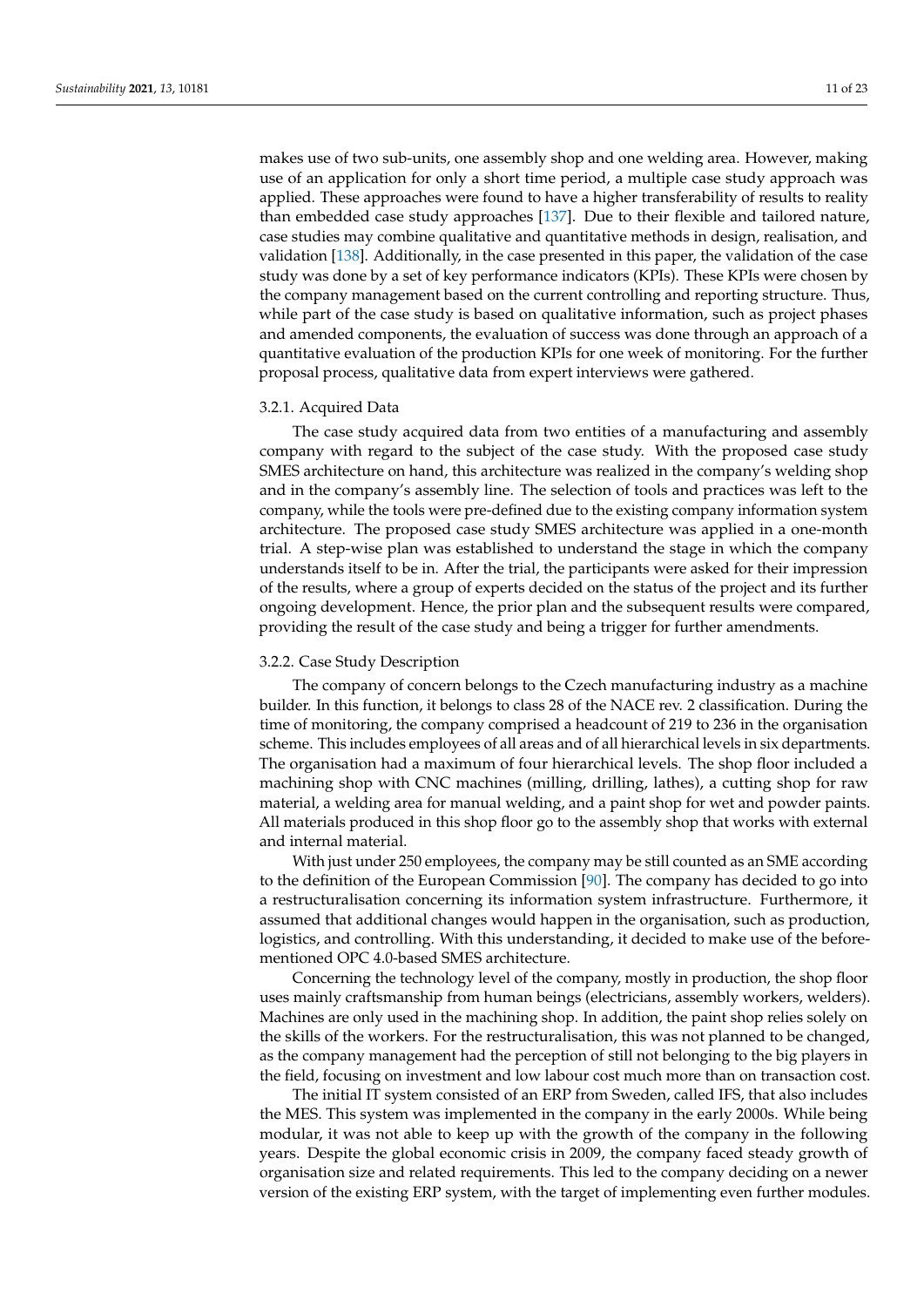An important part was the automatic booking of shop floor orders, linking them to a workflow in the system.

According to the booked and finished shop floor orders, other activities should be coordinated, establishing a pull system for leaner production. The module that should help to coordinate and overcome the previous shortcomings was an advanced planning and scheduling (APS) module. This module was meant to substitute excel planning habits with a data-based approach. The result should be a fine planning that directly assesses available capacities, materials, and workplaces. A short overview of the two case study objects is given in Table [2,](#page-11-0) where 100% of the employees directly dedicated to the given production area were taken into account.

| Dimension                                           | Case A   | Case B                        |  |
|-----------------------------------------------------|----------|-------------------------------|--|
| General company information                         |          |                               |  |
| Industry                                            |          | Machine builder               |  |
| Ownership                                           |          | Private                       |  |
| Number of employees                                 |          | 239                           |  |
| Manufacturing location                              |          | Czech Republic                |  |
| Customer location                                   |          | Europe, mainly Czech Republic |  |
| Yearly turnover                                     |          | EUR 18 million                |  |
| <b>Production step</b>                              | Welding  | <b>Final Assembly</b>         |  |
| Number of workplaces                                | 5        | 20                            |  |
| Number of employees                                 | 11       | 23                            |  |
| Average hourly output                               | 28 parts | 0.4 machines                  |  |
| Average no. of components for one unit of output    | 3.2      | 267                           |  |
| Number of workplaces a unit of product goes through | 1.2      | 4.7                           |  |

<span id="page-11-0"></span>**Table 2.** Cases in the case study.

#### 3.2.3. Conducted Case Study

While the aforementioned approach of an OPC 4.0-based SMES architecture seemed to be designable, this SME required a downsizing of the approach. This downsizing mostly focused on areas where it assumed transaction cost to be lower than the cost for the system. Having 16 computerized numerical control (CNC) machines on the shop floor, it was decided to not equip these with any additional sensors for tracking the process. Furthermore, these CNC machines were not connected to the company network in the first step. The booking of orders was done on a separate terminal as a workaround. A cyber-physical system was not considered.

As the ERP system ought to be the heart of the architecture, the system requires exact data on a frequent basis. While real-time data in the required volume could not yet be realized, all data have to be stored in a tailor-made CAS system. This system should be filled with all standardized data available: manufacturing data for each machine, required tools, maintenance data and tools, and the required process times had to be entered and used carefully. An issue found in this area was the case of insufficient knowledge, standardisation, and standardized data, mostly for auxiliary processes.

In order to meet the financial and organisational possibilities of the SME, the project had to be downsized, meeting the reality of the company. The five steps identified for a downsized and amended environment may be found in Table [3.](#page-12-0)

The ERP system incorporated data from several years and from different processes, as well as from outdated and already eliminated processes. While the new system had already been implemented, in trying to copy the structure of the previous version, data was only copied. Thus, before adding shop floor terminals for the production booking and the further tracking of production, all data that were corrupt and not needed had to be removed.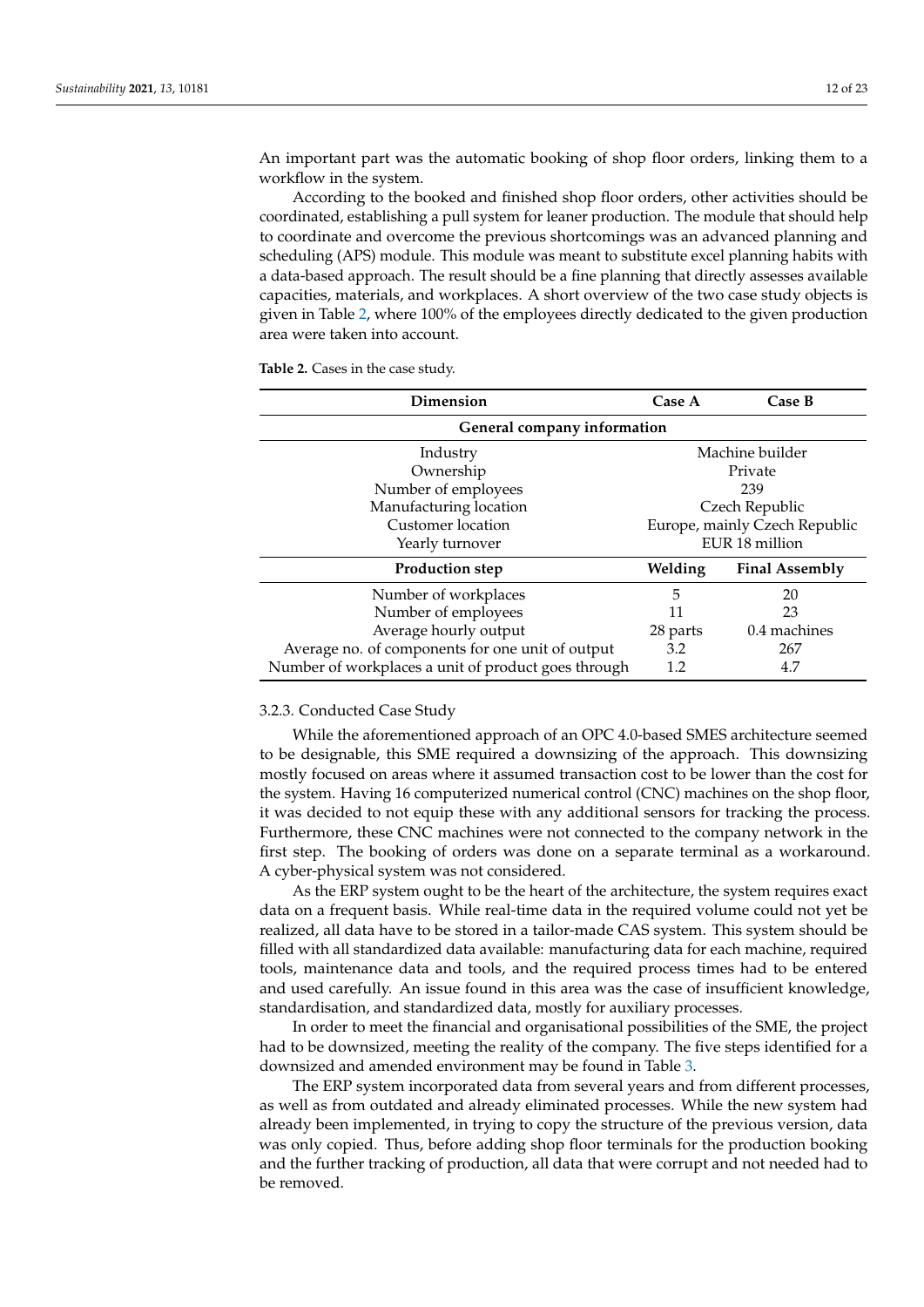<span id="page-12-0"></span>

|   | <b>Item</b>                                          | <b>Actual Status</b>                                                                                                                        |
|---|------------------------------------------------------|---------------------------------------------------------------------------------------------------------------------------------------------|
|   | ERP system upgrade                                   | Upgrade to current actual version from same supplier<br>Clean-up of database entries<br>Migration of database                               |
|   | Shop floor terminals                                 | Purchase of shop floor terminals for confirmation of production<br>order finishing<br>Training of personnel                                 |
| 3 | Standardisation of activities                        | Standardisation of main process activities<br>Standardisation of auxiliary and service activities<br>Establishing of database for migration |
|   | Implementation of CAS module                         | Definition of tailor-made CAS module<br>Implementation of CAS module into ERP system<br>Interface with ERP system                           |
| 5 | Implementation of autonomous controlling structure   | Assessment of plan versus actual<br>Alert to shop floor leader, in case of deviation                                                        |
| 6 | Filling of CAS database with further shop floor data | New data from production<br>New data from maintenance<br>New data from internal logistics                                                   |
|   | Connecting of machines and devices into network      | New data from production<br>New data from maintenance<br>New data from internal logistics                                                   |

**Table 3.** Overview of project phases in the case study.

The standardisation of activities was done with the help of work sampling. With the work sampling, the general characteristics of a given process or activity may be monitored [\[139\]](#page-22-24). During this, the activities were monitored in two independent areas: (a) for the welding line and (b) for the assembly line. The major output characteristic during standardisation for the company was understood to be the time standard. However, the standardisation of activities may also provide data on further required inputs for the given processes, such as tools and materials [\[125\]](#page-22-10). The gathered data were used as input for the CAS. With the implementation of the CAS module, the module was then filled with the gathered data from the work sampling. The data of the work sampling were taken as input.

The fifth step was to implement the autonomous controlling structure for the two analysed cases. The new controlling module had to have logic relations with the APS module for advanced planning and with the execution module. Based on the individual requirements of the company, managers of different levels then determined performance indicators to be tracked in the case study. These performance indicators were the same as the KPIs already reported to management prior to the case study. For the case study, the company management decided to have a maximum of 10 indicators to be tracked and compared for evaluation, such as the inventory level, station idle time, and efficiency.

While the provided case study steps are the same for welding workplaces and for the assembly line, these two areas also have similarities in their characteristics. Data-wise, both lines transfer a set of inputs (usually at least two parts) into one product. However, the difference is in mostly in the number of inputs that have to be processed to meet one product. Furthermore, the number of workplaces that one product goes through in a production line is higher than for a component in the production line.

#### 3.2.4. Case Study Analysis

Trying to implement the proposed framework, the company had to downsize several components of the original OPC 4.0-based SMES architecture (Figure [5\)](#page-9-0) in order to make it compatible. In a gradual approach, the company conquered the first six steps. A difference was found between the assembly line and the welding line as far as step 7 is concerned. Due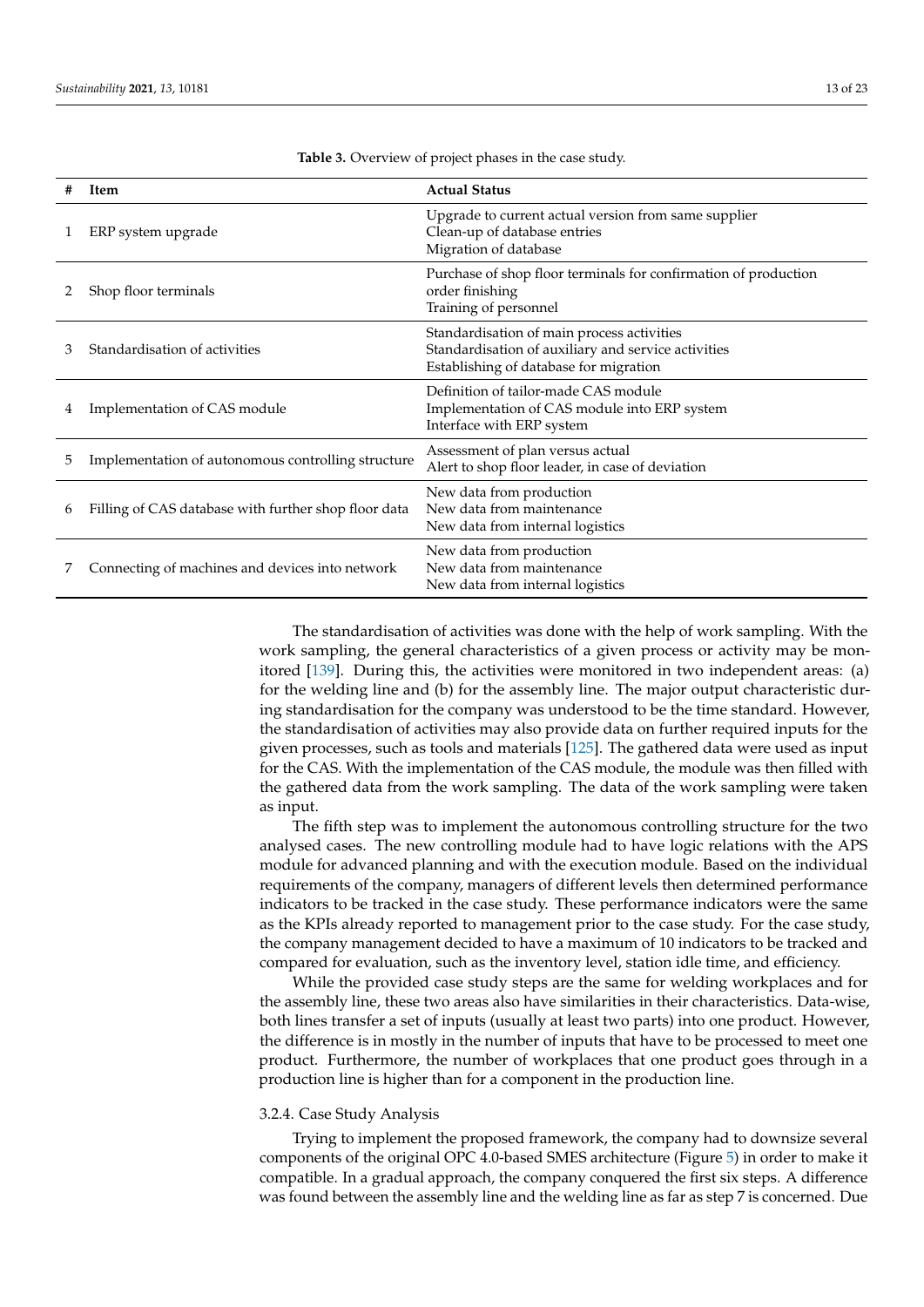to the assembly of several parts into one machine by more than one worker, the smallest details of the process cannot yet be tracked cost-efficiently. As this production line differs significantly from the production line in LEs with a short production tact, the steps are huge. A digital twin would have to copy this complexity. The amount of data that is assessed by the system is still date limited. The welding line had automatic welding equipment that was, by default, able to provide data on the welding process that can be stored in databases.

The system retrieves information on the production times and the production lots reacting flexibly to the current logistic and production settings. The cyber-physical network including sensors was only done in (a) a test on two machines and (b) a simulation. The test (a) was conducted with one CNC machine that had an additional testing set of vibration sensors. Furthermore, the welding equipment was directly connected to the company network, being able to give direct information on the parameters. As, for the moment, the welding process is still manual, the feedback data were used for assessing the quality of the process. Deviations in the feedback parameters led to a direct exclusion of the product from the further production flow. The products were re-checked manually in order to obtain knowledge on what these parameters may indicate. This evaluation is an ongoing process of production fine-tuning.

The mentioned simulation of the production equipment was limited to artificially created signals that the system interpreted as coming from the production equipment in the moment of checking. The control mechanisms were checked for a potential future development. While the simulation of the sensors and the operation of the system were successful, the automatic circle of the OPC 4.0-based SMES architecture worked as required. The amendments and tests conducted may be found in Table [4.](#page-13-0)

<span id="page-13-0"></span>

|   | Item                                                              | <b>Actual Status</b>                                                                                                                                                                                                                                 |
|---|-------------------------------------------------------------------|------------------------------------------------------------------------------------------------------------------------------------------------------------------------------------------------------------------------------------------------------|
|   | ERP system upgrade                                                | Upgrade<br>Remaining system supplier                                                                                                                                                                                                                 |
|   | Shop floor terminals                                              | A few shop floor terminals instead of machine terminals<br>No connection to machines                                                                                                                                                                 |
| 3 | Standardisation of activities                                     | Standardisation of main process activities<br>Standardisation of auxiliary and service activities to be added during operation<br>Database prepared for CAS module                                                                                   |
| 4 | Implementation of CAS module                                      | CAS module starting only with standard work times<br>Standard procedures, process, and drawings to be implemented at later stage                                                                                                                     |
| 5 | Implementation of autonomous<br>controlling structure             | Actual: Not all data assessed, prioritisation by shop floor or area leader<br>Test-run and dry test with automatic sensor feedback realized                                                                                                          |
| 6 | Filling of CAS database with<br>further shop floor data           | Ongoing<br>Only time-data filled<br>Further process data neglected                                                                                                                                                                                   |
| 7 | Connecting of machines and devices<br>into cyber-physical network | Test-run conducted<br>Dry-test run conducted, basic routines implemented, amendable<br>Used in welding device<br>Too expensive for CNC devices at the moment<br>Assembly process too complex to be tracked with smart devices or with smart products |

**Table 4.** Amended components due to the case study SME framework.

Due to the possibilities of the IoT and the current situation of the company, the company allowed itself to take a first test for future development. With the assumed future development of IoT, the company seemed to be able to include the cyber-physical network into their system. Whether the preparations and tests done in this study would still be valid in the future depends on the development of these technologies.

The element implemented from the last stage of the project is the welding area. The welding devices were able to monitor parameters and to compare them to the optimal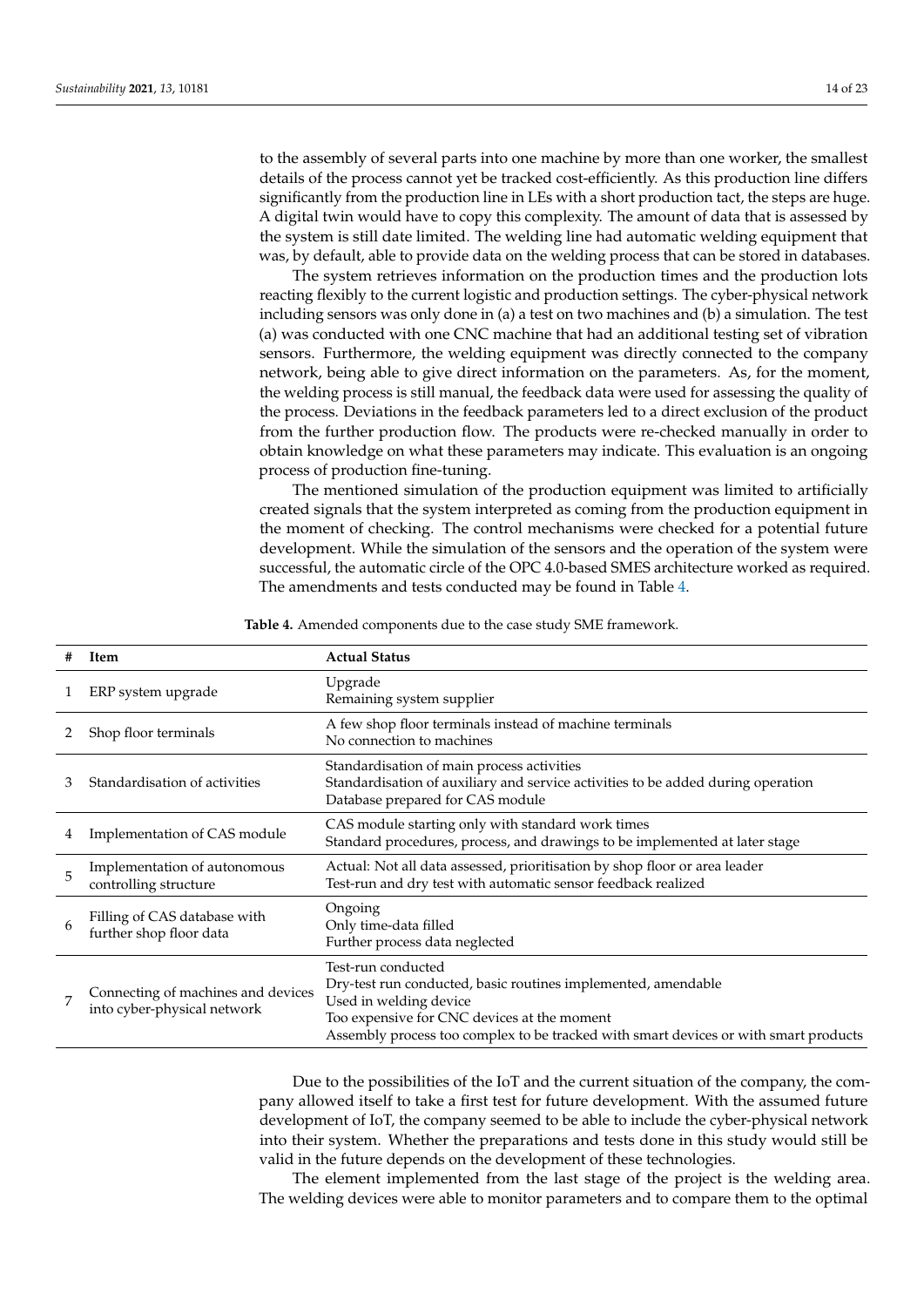parameters by default. Hence, the welding equipment was able to send a feedback signal on whether the aggregated sensor states were as planned or not. For CNC machines, the process should be implementable, as a short simulation showed. The simulation was needed, as the CNC machines are usually not equipped with sensors and able to track all required parameters.

As Table [5](#page-14-0) shows, the assembly line still remains an issue for the company, while the welding line made up for a lot as far as rework, scrap rate, and efficiency are concerned. With the help of parameter-based standardisation of the welding equipment, the company was able to reduce rework and to increase the output of the welding line, while maintenance indicators did not show any relevant changes during the case study. Further indicators, such as worker idle times and efficiency, show positive tendencies. In an interview, the shop floor leader proposed that the increased efficiency should come mainly from the reduction in rework.

| # | <b>KPI</b>                            | <b>Before Value</b> | After Value | Percentage of Fulfilment |
|---|---------------------------------------|---------------------|-------------|--------------------------|
|   | <b>Welding Line</b>                   |                     |             |                          |
| 1 | Number of produced pieces (per hour)  | 28                  | 33          | 118%                     |
| 2 | Equipment availability                | 88%                 | 103%        | 118%                     |
| 3 | Efficiency                            | 1.22                | 1.43        | 118%                     |
| 4 | Downtime                              | 17%                 | 15%         | 88%                      |
| 5 | Worker idle time                      | 3%                  | 3%          | 100%                     |
| 6 | Rework rate                           | 15%                 | 8%          | 53%                      |
| 7 | Scrap rate                            | 9%                  | $7\%$       | 78%                      |
| 8 | Equipment maintenance and repair time | $4\%$               | 3%          | 75%                      |
| 9 | Number of equipment breakdowns        | 4                   | 4           | 100%                     |
|   | Assembly line                         |                     |             |                          |
| 1 | Number of produced pieces (per hour)  | 0.4                 | 0.6         | 150%                     |
| 2 | Equipment availability                | 80%                 | 120%        | 150%                     |
| 3 | Efficiency                            | 3.2                 | 4.8         | 150%                     |
| 4 | Downtime                              | 9%                  | 5%          | 56%                      |
| 5 | Worker idle time                      | 13%                 | 11%         | 85%                      |
| 6 | Rework rate                           | 87%                 | 32%         | 36%                      |
| 7 | Scrap rate                            | $\Omega$            | $\Omega$    | N/A                      |
| 8 | Equipment maintenance time            | $1\%$               | 2%          | 200%                     |
| 9 | Number of equipment breakdowns        | 3                   | 4           | 133%                     |

<span id="page-14-0"></span>**Table 5.** Overview of key performance indicators—values in percent.

The assembly line shows more difficulties. Due to its higher quantity of components and its higher complexity, the assembly process lagged behind the improvements monitored in the welding line. The assembly line showed only a moderate increase in the produced pieces, while the number of machines to be reworked decreased by 64%. However, during the case study, the company was not able to rapidly increase the efficiency of the assembly line. Thus, it seemed that the assembly line lagged behind in performance compared to the welding line in the company. However, the numbers also suggested a positive trend for the assembly line.

#### *3.3. Improvement of the Proposed Framework*

According to the findings of the case study, SME frameworks will require a substitution of big data software. The company should focus on a standardisation system, either independently or as an ERP module. This system provides the database for comparison with the actual state. The architecture amended for the SME in the current time may be found in Figure [6.](#page-15-0)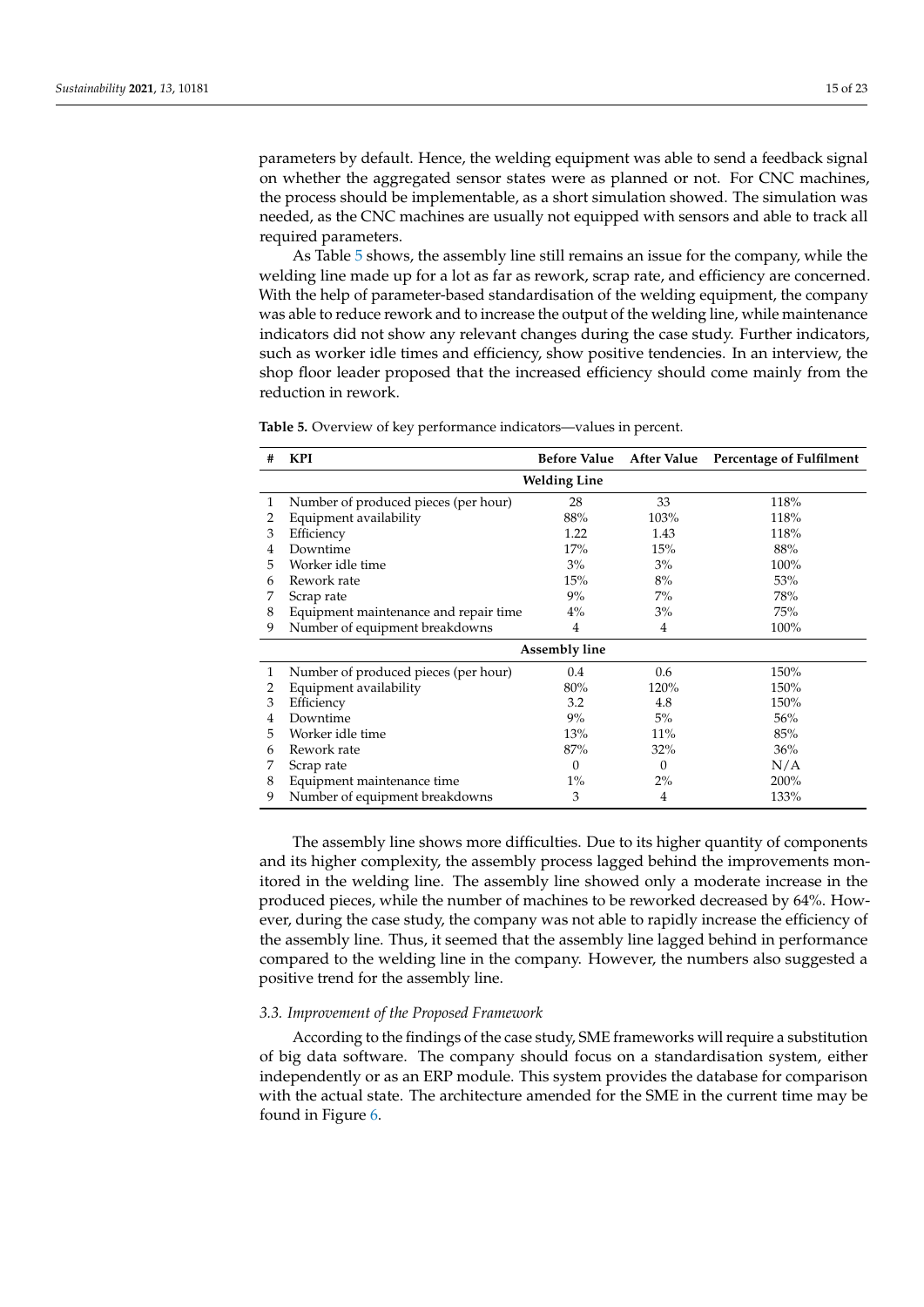<span id="page-15-0"></span>

**Figure 6.** Case study architecture, including OPC 4.0 module.

At the moment, the analysed SME does not have a viable database and needs to focus on vaster data-acquisition activity for a further implementation of an SMES approach with an OPC 4.0 framework. While the underlying basics of the OPC 4.0 architecture were implemented, the downsizing of the architecture implemented CAS and OPC 4.0 as modules into the ERP system. The ERP system itself remained the core of the architecture. The basic thought of a direct feedback and controlling loop was only implemented for the welding equipment, as it was an internal default function of the equipment that could be activated.

#### *3.4. Results and Discussion*

The architecture and components for OPC 4.0 already exist today. The investment into a fully autonomous production line that is self-learning and self-correcting is costintensive. SMEs, with their financial constraints, are usually not able to invest into such an environment. This is why ERP-based SMES approaches were invented. The presented approach is based on the existing controlling structure of the SME. According to Abée et al., Controlling 4.0 is a process of trial-and-error where immediate positive results should not be expected [\[140\]](#page-22-25).

Results show that equipment able to provide viable data on a manufacturing process may boost quality and reduce manufacturing and logistic cost by an early detection of errors. With a working APS, the system can adapt quickly to the errors and to the new circumstances. While research on the applicability of smart manufacturing approaches in SMEs is rare, the authors realized the importance of separating approaches for LEs and SMEs, also requiring an individual toolkit [\[93\]](#page-21-8). SMES approaches have shown the potential to work in SME environments [\[106\]](#page-21-21). Other approaches in the literature have only come to a simulation stage or to a case study of a prototype manufacturing environment [\[67\]](#page-20-10).

According to the findings of previous research, SMEs are focusing on fast benefits and returns on investment [\[103\]](#page-21-18). In addition, the managers of the herein-mentioned case study company seemed to have a different understanding of the needs than their experts in production. While the initial framework was developed based on managerial input, the second, improved framework allowed for expert input in order to eliminate the shortcoming of the first version. The ex-post evaluation found a certain management myopia by focusing mostly on finances and reporting. Long-term strategies, such as the transition of a company towards smart principles, can therefore only be met with downsized frameworks [\[38\]](#page-19-10). In order to stay on the market, SMEs will also have to deal with smart approaches and principles [\[111\]](#page-21-26). While the proposed approach does not meet all principles yet, it fit the actual reality of the company in the case study. Approaches on MAS are far-fetched for SMEs, and the JSP is an apparent conflict in SMEs. As in previous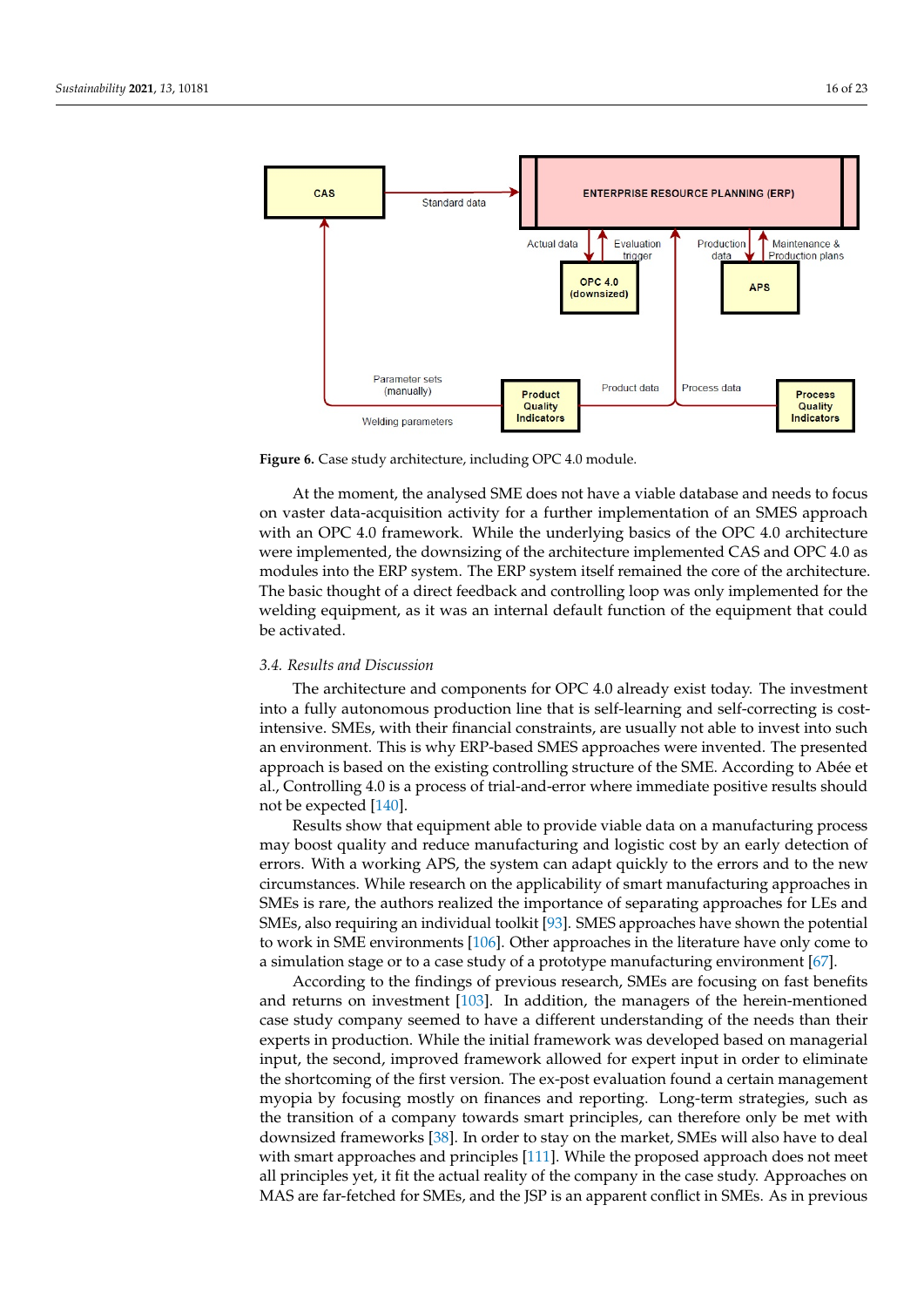research studies [\[50](#page-19-22)[,85\]](#page-21-0), the ERP with the included MES may be assumed to play a crucial role as the centre of the SMES architecture.

The proposed approach was built on the company's current controlling structure. While research was done on smart production control in the past, the human interaction was seen as a conflicting element that should be eliminated [\[88,](#page-21-3)[89\]](#page-21-4). SMEs show a currently high extent of human participation in processes, such as in the assembly area in the case study. In the case study company, this could not be overcome easily by smart products, as Oluyisola et al. suggested [\[50\]](#page-19-22), due to the high number of components contributing to one assembly step. The complexity of these steps combined with manual work provides obstacles for an introduction of smart principles. Less complex assembly steps, such as the welding process, show that the fundamentals may be implemented and work in SME assembly as well.

#### **4. Conclusions**

This research paper attempts to propose a smart manufacturing architecture for SMEs. There are only a few papers dealing with this topic to date. Building on previous SMES approaches that put the MES system at the centre of the architecture, the proposed architecture showed its feasibility for SMEs with the ERP including the MES. However, it also showed shortcomings in cases of increased complexity, standing in conflict with the persistent financial constraints that SMEs have to deal with. As components such as the ERP, MES, and APS are available and also used in SMEs today, the financial burden may not be as high as a completely new investment. Making use of already existing or easily retrievable data within the company should be secured by a system or module that substitutes a BI. These data might be stored in a CAS or in a similar system. The case study suggests that obstacles may be found in activities with a high degree of manual work and human implication.

While the provided OPC 4.0-based SMES architecture is the framework outcome in this case study done in one SME with two production entities, the framework should be further validated and researched in other SMEs. As there are only a few papers available on this topic, also usually in the form of case studies on production companies, e.g., [\[106](#page-21-21)[,134](#page-22-19)[,135\]](#page-22-20), the proposed SMES frameworks have only been applied and scientifically monitored in a small number of cases. Qualitative research through case studies goes into detail more than striving for generalizability based on quantitative data [\[128,](#page-22-13)[129\]](#page-22-14). However, the case study shows that SMEs have issues in the full monitoring and tracking of production in the assembly area, due to its increased complexity and human work. An area for future research is the applicability of the OPC 4.0-based SMES architecture to different production areas and to different industries. While the OPC 4.0-based SMES architecture is assumed to be suitable for the production area, it is a question of whether there will be further application in other areas and industries.

Future research should further investigate whether the proposed approach in particular and SMES frameworks in general are suitable for all subcategories of SMEs. These three subcategories according to the European Commission (micro, small, medium-sized) [\[90\]](#page-21-5) might show differences in their behaviour, in their organization, in their complexity, and in their way of approaching SMESs. While assuming the further development of cyberphysical network technology and the IoT in the coming years, the exact outlines of the architecture in SMEs and LEs have to be further monitored in practice. It is a question of whether the described OPC 4.0-based SMES architecture would also be able to suite LEs.

It remains to be seen in future research and development whether SMEs will be able to survive with SMES architectures by avoiding cyber-physical networks and more sophisticated IoT technologies. While Kotler assumes SMEs to have a wider range of opportunities in Industry 4.0 by eliminating their disadvantages in comparison with LEs [\[141\]](#page-22-26), current established SMEs are assumed to take small steps. Research suggests that companies will have to move to new technologies to stay competitive on the market. However, it remains unclear how SMEs will conquer this challenge. The presented approach in this paper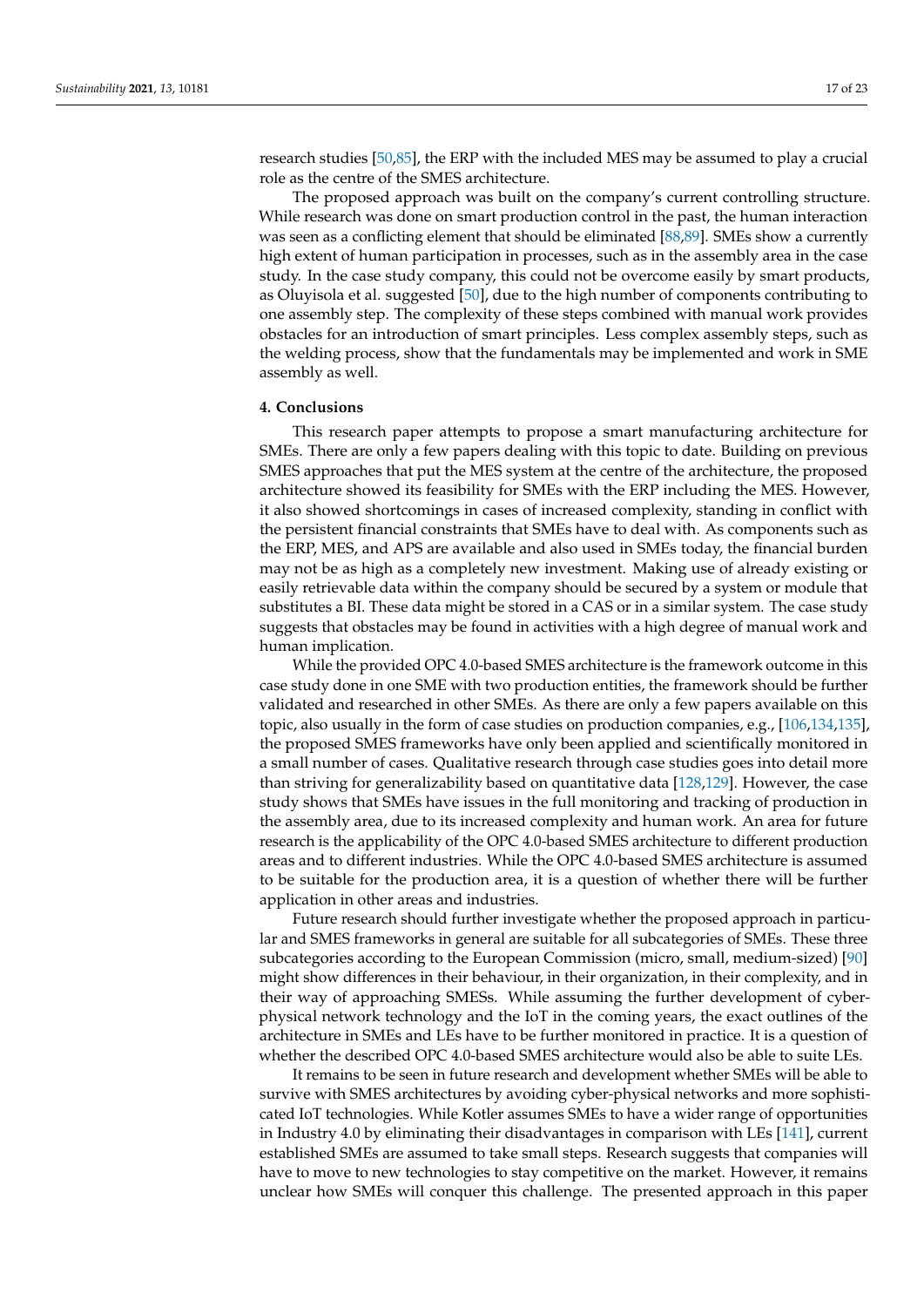may provide an SME architecture for a transition towards smart manufacturing based on production controlling. However, it is questionable whether this approach will secure long-term competitive abilities and how SMEs will climb the next maturity levels towards smart manufacturing.

**Funding:** This research received no external funding.

**Institutional Review Board Statement:** Ethical review and approval were waived for this study due to the complete anonymity of the study.

**Informed Consent Statement:** Patient consent was waived due to the complete anonymity of the presented data.

**Data Availability Statement:** The data presented in this study are available in the Results section.

**Conflicts of Interest:** The author declares no conflict of interest.

# **Abbreviations**

The following abbreviations are used in this manuscript:

| AI          | Artificial intelligence                                |
|-------------|--------------------------------------------------------|
| APS         | Advanced planning and scheduling                       |
| Auto-ID     | Auto-identification                                    |
| ВI          | Business intelligence                                  |
| <b>BMT</b>  | Business management tools                              |
| CAS         | Computer-aided standardisation                         |
| <b>CIM</b>  | Computer-integrated manufacturing                      |
| <b>CNC</b>  | Computerized numerical control                         |
| <b>CPN</b>  | Cyber-physical network                                 |
| <b>CST</b>  | Cloud/Storage toolbox                                  |
| DAT         | Data analytics toolbox                                 |
| <b>DST</b>  | Design and simulation toolbox                          |
| ERP         | Enterprise resource planning                           |
| FMT         | Fabrication/Manufacturing toolbox                      |
| IоT         | Internet of things                                     |
| IΤ          | Information technology                                 |
| JSP         | Job shop scheduling problem                            |
| <b>KPI</b>  | Key performance indicator                              |
| LE          | Large enterprises                                      |
| M2M         | Machine-to-machine                                     |
| <b>MAS</b>  | Multi-agent system                                     |
| <b>MES</b>  | Manufacturing execution system                         |
| <b>OECD</b> | Organisation for Economic Co-operation and Development |
| OPC         | Operational production controlling                     |
| RAT         | Robotics and automation toolbox                        |
| <b>RFID</b> | Radio frequency identification                         |
| SCC         | Self-adaptive collaborative control                    |
| <b>SCM</b>  | Supply chain management                                |
| <b>SCRM</b> | Supply chain risk management                           |
| <b>SCT</b>  | Sensors and connectivity toolbox                       |
| <b>SIPM</b> | Smart and intelligent predictive maintenance           |
| smart PPC   | Smart production planning and control                  |
| <b>SME</b>  | Small and medium-sized enterprises                     |
| <b>SMES</b> | Smart manufacturing execution system                   |
| <b>SMS</b>  | Smart manufacturing systems                            |
| <b>SMSC</b> | Smart manufacturing supply chains                      |
| <b>SOA</b>  | Service-oriented architecture                          |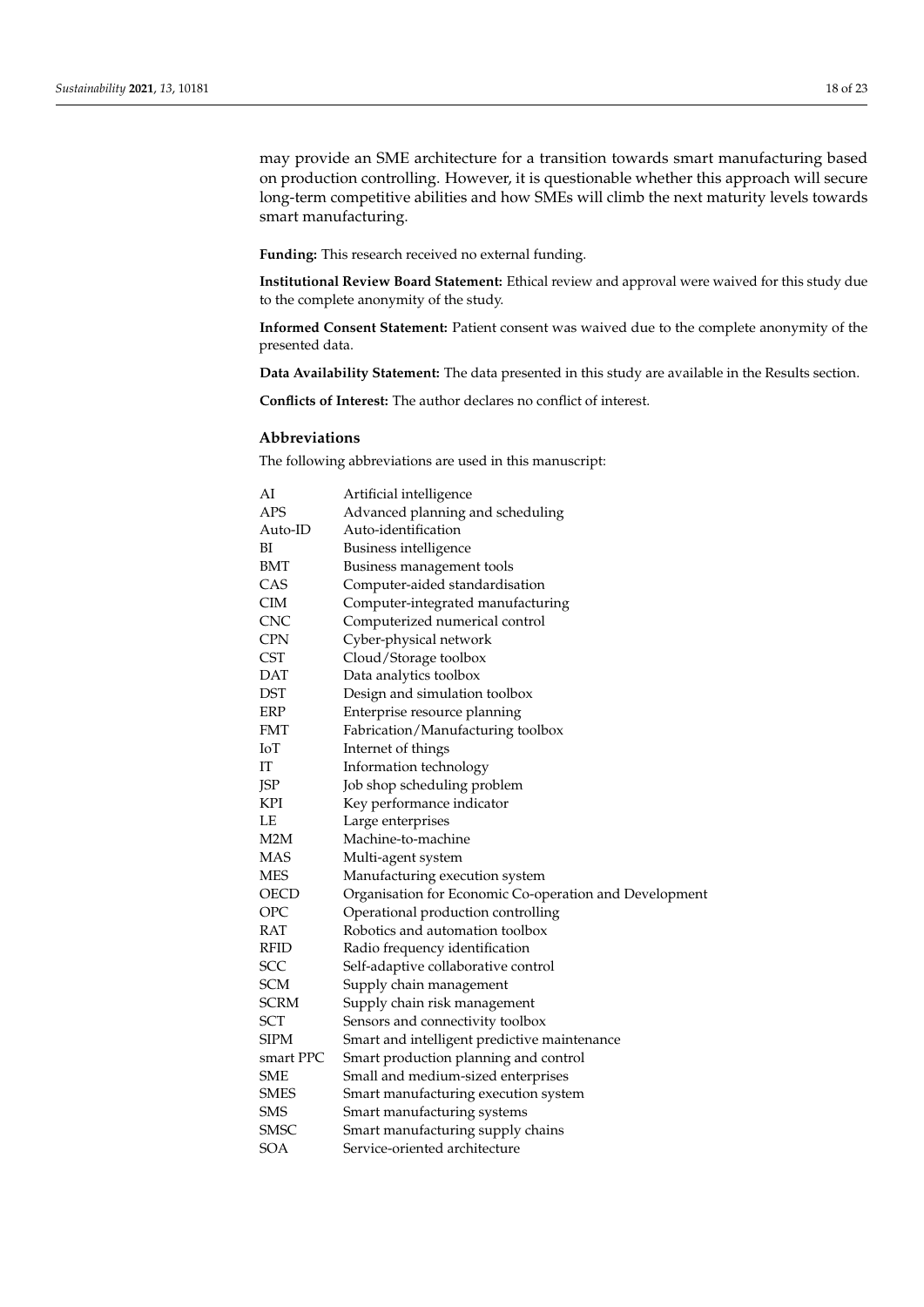# **References**

- <span id="page-18-0"></span>1. Feshina, S.S.; Konovalova, O.V.; Sinyavsky, N.G. Industry 4.0—Transition to New Economic Reality. In *Industry 4.0: Industrial Revolution of the 21st Century*; Springer International Publishing: Cham, Germany, 2018; pp. 111–120. [\[CrossRef\]](http://doi.org/10.1007/978-3-319-94310-7_11)
- <span id="page-18-1"></span>2. Popkova, E.G.; Ragulina, Y.V.; Bogoviz, A.V. Fundamental Differences of Transition to Industry 4.0 from Previous Industrial Revolutions. In *Industry 4.0: Industrial Revolution of the 21st Century*; Springer International Publishing: Cham, Germany, 2018; pp. 21–29. [\[CrossRef\]](http://dx.doi.org/10.1007/978-3-319-94310-7_3)
- <span id="page-18-2"></span>3. Ghobakhloo, M. Industry 4.0, digitization, and opportunities for sustainability. *J. Clean. Prod.* **2020**, *252*, 119869. [\[CrossRef\]](http://dx.doi.org/10.1016/j.jclepro.2019.119869)
- <span id="page-18-3"></span>4. Kagermann, H.; Lukas, W.D.; Wahlster, W. Industrie 4.0: Mit dem Internet der Dinge auf dem Weg zur 4. industriellen Revolution. *VDI Nachrichten* **2011**, *13*, 3–4.
- <span id="page-18-4"></span>5. Ghobakhloo, M.; Fathi, M. Corporate survival in Industry 4.0 era: The enabling role of lean-digitized manufacturing. *J. Manuf. Technol. Manag.* **2019**, *31*, 1–30. [\[CrossRef\]](http://dx.doi.org/10.1108/JMTM-11-2018-0417)
- <span id="page-18-5"></span>6. Nascimento, D.L.M.; Alencastro, V.; Quelhas, O.L.G.; Caiado, R.G.G.; Garza-Reyes, J.A.; Rocha-Lona, L.; Tortorella, G. Exploring Industry 4.0 technologies to enable circular economy practices in a manufacturing context. *J. Manuf. Technol. Manag.* **2019**, *30*, 607–627. [\[CrossRef\]](http://dx.doi.org/10.1108/JMTM-03-2018-0071)
- <span id="page-18-6"></span>7. Culot, G.; Orzes, G.; Sartor, M.; Nassimbeni, G. The future of manufacturing: A Delphi-based scenario analysis on Industry 4.0. *Technol. Forecast. Soc. Chang.* **2020**, *157*, 120092. [\[CrossRef\]](http://dx.doi.org/10.1016/j.techfore.2020.120092)
- <span id="page-18-7"></span>8. Nosalska, K.; Piątek, Z.M.; Mazurek, G.; Rządca, R. Industry 4.0: Coherent definition framework with technological and organizational interdependencies. *J. Manuf. Technol. Manag.* **2019**, *31*, 837–862. [\[CrossRef\]](http://dx.doi.org/10.1108/JMTM-08-2018-0238)
- <span id="page-18-8"></span>9. Talwana, J.C.; Hua, H.J. Smart World of Internet of Things (IoT) and Its Security Concerns. In Proceedings of the 2016 IEEE International Conference on Internet of Things (iThings) and IEEE Green Computing and Communications (GreenCom) and IEEE Cyber, Physical and Social Computing (CPSCom) and IEEE Smart Data (SmartData), Chengdu, China, 15–18 December 2016. [\[CrossRef\]](http://dx.doi.org/10.1109/ithings-greencom-cpscom-smartdata.2016.64)
- <span id="page-18-9"></span>10. Bruns, R.; Dunkel, J.; Masbruch, H.; Stipkovic, S. Intelligent M2M: Complex event processing for machine-to-machine communication. *Expert Syst. Appl.* **2015**, *42*, 1235–1246. [\[CrossRef\]](http://dx.doi.org/10.1016/j.eswa.2014.09.005)
- <span id="page-18-10"></span>11. Chen, B.; Wan, J.; Shu, L.; Li, P.; Mukherjee, M.; Yin, B. Smart Factory of Industry 4.0: Key Technologies, Application Case, and Challenges. *IEEE Access* **2018**, *6*, 6505–6519. [\[CrossRef\]](http://dx.doi.org/10.1109/ACCESS.2017.2783682)
- <span id="page-18-11"></span>12. Shrouf, F.; Miragliotta, G. Energy management based on Internet of Things: Practices and framework for adoption in production management. *J. Clean. Prod.* **2015**, *100*, 235–246. [\[CrossRef\]](http://dx.doi.org/10.1016/j.jclepro.2015.03.055)
- <span id="page-18-12"></span>13. Lee, J.; Davari, H.; Singh, J.; Pandhare, V. Industrial Artificial Intelligence for industry 4.0-based manufacturing systems. *Manuf. Lett.* **2018**, *18*, 20–23. [\[CrossRef\]](http://dx.doi.org/10.1016/j.mfglet.2018.09.002)
- <span id="page-18-13"></span>14. Shpilevoy, V.; Shishov, A.; Skobelev, P.; Kolbova, E.; Kazanskaia, D.; Shepilov, Y.; Tsarev, A. Multi-agent system "Smart Factory" for real-time workshop management in aircraft jet engines production. *IFAC Proc. Vol.* **2013**, *46*, 204–209. [\[CrossRef\]](http://dx.doi.org/10.3182/20130522-3-BR-4036.00025)
- <span id="page-18-14"></span>15. Wang, S.; Wan, J.; Zhang, D.; Li, D.; Zhang, C. Towards smart factory for industry 4.0: A self-organized multi-agent system with big data based feedback and coordination. *Comput. Netw.* **2016**, *101*, 158–168. [\[CrossRef\]](http://dx.doi.org/10.1016/j.comnet.2015.12.017)
- <span id="page-18-15"></span>16. Liu, Y.Y.; Hung, M.H.; Lin, Y.C.; Chen, C.C.; Gao, W.L.; Cheng, F.T. A Cloud-based Pluggable Manufacturing Service Scheme for Smart Factory. In Proceedings of the 2018 IEEE 14th International Conference on Automation Science and Engineering (CASE), Munich, Germany, 20–24 August 2018. [\[CrossRef\]](http://dx.doi.org/10.1109/coase.2018.8560401)
- <span id="page-18-16"></span>17. Wang, S.; Wan, J.; Imran, M.; Li, D.; Zhang, C. Cloud-based smart manufacturing for personalized candy packing application. *J. Supercomput.* **2016**, *74*, 4339–4357. [\[CrossRef\]](http://dx.doi.org/10.1007/s11227-016-1879-4)
- <span id="page-18-17"></span>18. Romanovs, A.; Pichkalov, I.; Sabanovic, E.; Skirelis, J. Industry 4.0: Methodologies, Tools and Applications. In Proceedings of the 2019 Open Conference of Electrical, Electronic and Information Sciences (eStream), Vilnius, Lithuania, 25–25 April 2019. [\[CrossRef\]](http://dx.doi.org/10.1109/estream.2019.8732150)
- <span id="page-18-18"></span>19. Tongsuksai, S.; Mathrani, S. Integrating Cloud ERP Systems with New Technologies Based on Industry 4.0: A Systematic Literature Review. In Proceedings of the 2020 IEEE Asia-Pacific Conference on Computer Science and Data Engineering (CSDE), Gold Coast, Australia, 16–18 December 2020. [\[CrossRef\]](http://dx.doi.org/10.1109/csde50874.2020.9411570)
- <span id="page-18-19"></span>20. Alcácer, V.; Cruz-Machado, V. Scanning the Industry 4.0: A Literature Review on Technologies for Manufacturing Systems. *Eng. Sci. Technol. Int. J.* **2019**, *22*, 899–919. [\[CrossRef\]](http://dx.doi.org/10.1016/j.jestch.2019.01.006)
- <span id="page-18-20"></span>21. White, C. Now is the right time for real-time BI. *Inf. Manag.* **2004**, *14*, 47.
- <span id="page-18-21"></span>22. Weyer, S.; Schmitt, M.; Ohmer, M.; Gorecky, D. Towards Industry 4.0—Standardization as the crucial challenge for highly modular, multi-vendor production systems. *IFAC-PapersOnLine* **2015**, *48*, 579–584. [\[CrossRef\]](http://dx.doi.org/10.1016/j.ifacol.2015.06.143)
- <span id="page-18-22"></span>23. Motyl, B.; Baronio, G.; Uberti, S.; Speranza, D.; Filippi, S. How will Change the Future Engineers' Skills in the Industry 4.0 Framework? A Questionnaire Survey. *Procedia Manuf.* **2017**, *11*, 1501–1509. [\[CrossRef\]](http://dx.doi.org/10.1016/j.promfg.2017.07.282)
- <span id="page-18-23"></span>24. Leyh, C.; Martin, S.; Schäffer, T. Industry 4.0 and Lean Production—A Matching Relationship? An analysis of selected Industry 4.0 models. In Proceedings of the 2017 Federated Conference on Computer Science and Information Systems, Prague, Czech Republic, 3–6 September 2017. [\[CrossRef\]](http://dx.doi.org/10.15439/2017f365)
- <span id="page-18-24"></span>25. Tao, F.; Qi, Q.; Liu, A.; Kusiak, A. Data-driven smart manufacturing. *J. Manuf. Syst.* **2018**, *48*, 157–169. [\[CrossRef\]](http://dx.doi.org/10.1016/j.jmsy.2018.01.006)
- <span id="page-18-25"></span>26. Kusiak, A. Smart manufacturing. *Int. J. Prod. Res.* **2017**, *56*, 508–517. [\[CrossRef\]](http://dx.doi.org/10.1080/00207543.2017.1351644)
- <span id="page-18-26"></span>27. Radziwon, A.; Bilberg, A.; Bogers, M.; Madsen, E.S. The Smart Factory: Exploring Adaptive and Flexible Manufacturing Solutions. *Procedia Eng.* **2014**, *69*, 1184–1190. [\[CrossRef\]](http://dx.doi.org/10.1016/j.proeng.2014.03.108)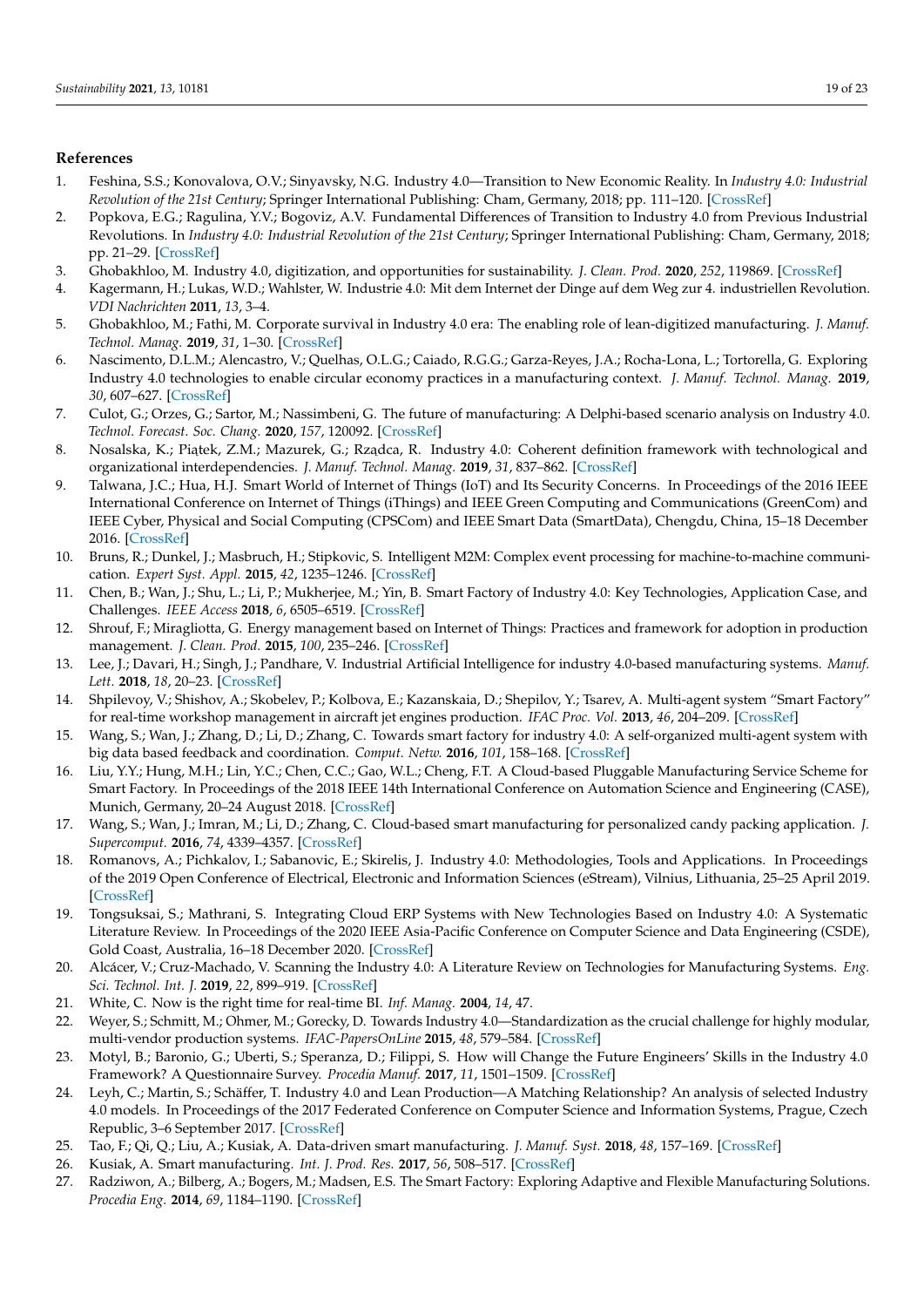- <span id="page-19-0"></span>28. Lin, B.; Wu, W.; Song, M. Industry 4.0: Driving factors and impacts on firm's performance: An empirical study on China's manufacturing industry. *Ann. Oper. Res.* **2019**, 1–21. [\[CrossRef\]](http://dx.doi.org/10.1007/s10479-019-03197-z)
- <span id="page-19-1"></span>29. Helu, M.; Libes, D.; Lubell, J.; Lyons, K.; Morris, K.C. Enabling Smart Manufacturing Technologies for Decision-Making Support. In *International Design Engineering Technical Conferences and Computers and Information in Engineering Conference*; American Society of Mechanical Engineers: Charlotte, NC, USA, 2016; Volume 50084. [\[CrossRef\]](http://dx.doi.org/10.1115/detc2016-59721)
- <span id="page-19-2"></span>30. Zywicki, K.; Zawadzki, P.; Hamrol, A. Preparation and Production Control in Smart Factory Model. In ˙ *Advances in Intelligent Systems and Computing*; Springer International Publishing: Cham, Germany, 2017; pp. 519–527. [\[CrossRef\]](http://dx.doi.org/10.1007/978-3-319-56541-5_53)
- <span id="page-19-3"></span>31. Zawadzki, P.; Zywicki, K. Smart Product Design and Production Control for Effective Mass Customization in the Industry 4.0 ˙ Concept. *Manag. Prod. Eng. Rev.* **2016**, *7*, 105–112. [\[CrossRef\]](http://dx.doi.org/10.1515/mper-2016-0030)
- <span id="page-19-4"></span>32. Kemény, Z.; Beregi, R.J.; Erdős, G.; Nacsa, J. The MTA SZTAKI Smart Factory: Platform for Research and Project-oriented Skill Development in Higher Education. *Procedia CIRP* **2016**, *54*, 53–58. [\[CrossRef\]](http://dx.doi.org/10.1016/j.procir.2016.05.060)
- <span id="page-19-5"></span>33. Tao, F.; Zhang, M.; Cheng, J.; Qi, Q. Digital twin workshop: A new paradigm for future workshop. *Comput. Integr. Manuf. Syst.* **2017**, *23*, 1–9.
- <span id="page-19-6"></span>34. Zhuang, C.; Liu, J.; Xiong, H. Digital twin-based smart production management and control framework for the complex product assembly shop-floor. *Int. J. Adv. Manuf. Technol.* **2018**, *96*, 1149–1163. [\[CrossRef\]](http://dx.doi.org/10.1007/s00170-018-1617-6)
- <span id="page-19-7"></span>35. Vrba, P.; Kadera, P.; Jirkovský, V.; Obitko, M.; Mařík, V. New Trends of Visualization in Smart Production Control Systems. In *Holonic and Multi-Agent Systems for Manufacturing*; Springer: Berlin/Heidelberg, Germany, 2011; pp. 72–83. [\[CrossRef\]](http://dx.doi.org/10.1007/978-3-642-23181-0_7)
- <span id="page-19-8"></span>36. Zeid, A.; Sundaram, S.; Moghaddam, M.; Kamarthi, S.; Marion, T. Interoperability in Smart Manufacturing: Research Challenges. *Machines* **2019**, *7*, 21. [\[CrossRef\]](http://dx.doi.org/10.3390/machines7020021)
- <span id="page-19-9"></span>37. Karre, H.; Hammer, M.; Kleindienst, M.; Ramsauer, C. Transition towards an Industry 4.0 State of the LeanLab at Graz University of Technology. *Procedia Manuf.* **2017**, *9*, 206–213. [\[CrossRef\]](http://dx.doi.org/10.1016/j.promfg.2017.04.006)
- <span id="page-19-10"></span>38. Brozzi, R.; D'Amico, R.D.; Pasetti Monizza, G.; Marcher, C.; Riedl, M.; Matt, D. Design of Self-assessment Tools to Measure Industry 4.0 Readiness. A Methodological Approach for Craftsmanship SMEs. In *Product Lifecycle Management to Support Industry 4.0*; Springer International Publishing: Cham, Germany, 2018; pp. 566–578. [\[CrossRef\]](http://dx.doi.org/10.1007/978-3-030-01614-2_52)
- <span id="page-19-11"></span>39. Büchi, G.; Cugno, M.; Castagnoli, R. Smart factory performance and Industry 4.0. *Technol. Forecast. Soc. Chang.* **2020**, *150*, 119790. [\[CrossRef\]](http://dx.doi.org/10.1016/j.techfore.2019.119790)
- <span id="page-19-12"></span>40. Mauro, A.D.; Greco, M.; Grimaldi, M. A formal definition of Big Data based on its essential features. *Libr. Rev.* **2016**, *65*, 122–135. [\[CrossRef\]](http://dx.doi.org/10.1108/LR-06-2015-0061)
- <span id="page-19-13"></span>41. Xu, X.; Hua, Q. Industrial Big Data Analysis in Smart Factory: Current Status and Research Strategies. *IEEE Access* **2017**, *5*, 17543–17551. [\[CrossRef\]](http://dx.doi.org/10.1109/ACCESS.2017.2741105)
- <span id="page-19-14"></span>42. Al-Sai, Z.A.; Abualigah, L.M. Big data and E-government: A review. In Proceedings of the 2017 8th International Conference on Information Technology (ICIT), Amman, Jordan, 17–18 May 2017. [\[CrossRef\]](http://dx.doi.org/10.1109/icitech.2017.8080062)
- <span id="page-19-15"></span>43. Illa, P.K.; Padhi, N. Practical Guide to Smart Factory Transition Using IoT, Big Data and Edge Analytics. *IEEE Access* **2018**, *6*, 55162–55170. [\[CrossRef\]](http://dx.doi.org/10.1109/ACCESS.2018.2872799)
- <span id="page-19-16"></span>44. Tuptuk, N.; Hailes, S. Security of smart manufacturing systems. *J. Manuf. Syst.* **2018**, *47*, 93–106. [\[CrossRef\]](http://dx.doi.org/10.1016/j.jmsy.2018.04.007)
- <span id="page-19-17"></span>45. Wilkesmann, M.; Wilkesmann, U. Industry 4.0 – organizing routines or innovations? *VINE J. Inf. Knowl. Manag. Syst.* **2018**, *48*, 238–254. [\[CrossRef\]](http://dx.doi.org/10.1108/VJIKMS-04-2017-0019)
- <span id="page-19-18"></span>46. Chen, G.; Wang, P.; Feng, B.; Li, Y.; Liu, D. The framework design of smart factory in discrete manufacturing industry based on cyber-physical system. *Int. J. Comput. Integr. Manuf.* **2019**, *33*, 79–101. [\[CrossRef\]](http://dx.doi.org/10.1080/0951192X.2019.1699254)
- <span id="page-19-19"></span>47. Weyrich, M.; Schmidt, J.P.; Ebert, C. Machine-to-Machine Communication. *IEEE Softw.* **2014**, *31*, 19–23. [\[CrossRef\]](http://dx.doi.org/10.1109/MS.2014.87)
- <span id="page-19-20"></span>48. Vaidya, S.; Ambad, P.; Bhosle, S. Industry 4.0—A Glimpse. *Procedia Manuf.* **2018**, *20*, 233–238. [\[CrossRef\]](http://dx.doi.org/10.1016/j.promfg.2018.02.034)
- <span id="page-19-21"></span>49. Pech, M.; Vrchota, J.; Bednáˇr, J. Predictive Maintenance and Intelligent Sensors in Smart Factory: Review. *Sensors* **2021**, *21*, 1470. [\[CrossRef\]](http://dx.doi.org/10.3390/s21041470)
- <span id="page-19-22"></span>50. Oluyisola, O.E.; Sgarbossa, F.; Strandhagen, J.O. Smart Production Planning and Control: Concept, Use-Cases and Sustainability Implications. *Sustainability* **2020**, *12*, 3791. [\[CrossRef\]](http://dx.doi.org/10.3390/su12093791)
- <span id="page-19-23"></span>51. Davis, J.; Edgar, T.; Porter, J.; Bernaden, J.; Sarli, M. Smart manufacturing, manufacturing intelligence and demand-dynamic performance. *Comput. Chem. Eng.* **2012**, *47*, 145–156. [\[CrossRef\]](http://dx.doi.org/10.1016/j.compchemeng.2012.06.037)
- <span id="page-19-24"></span>52. Kawa, A. SMART Logistics Chain. In *Intelligent Information and Database Systems*; Springer: Berlin/Heidelberg, Germany, 2012; pp. 432–438. [\[CrossRef\]](http://dx.doi.org/10.1007/978-3-642-28487-8_45)
- <span id="page-19-25"></span>53. Oh, J.; Jeong, B. Tactical supply planning in smart manufacturing supply chain. *Robot. Comput.-Integr. Manuf.* **2019**, *55*, 217–233. [\[CrossRef\]](http://dx.doi.org/10.1016/j.rcim.2018.04.003)
- <span id="page-19-26"></span>54. Park, K.T.; Nam, Y.W.; Lee, H.S.; Im, S.J.; Noh, S.D.; Son, J.Y.; Kim, H. Design and implementation of a digital twin application for a connected micro smart factory. *Int. J. Comput. Integr. Manuf.* **2019**, *32*, 596–614. [\[CrossRef\]](http://dx.doi.org/10.1080/0951192X.2019.1599439)
- <span id="page-19-27"></span>55. Moyne, J.; Iskander, J. Big Data Analytics for Smart Manufacturing: Case Studies in Semiconductor Manufacturing. *Processes* **2017**, *5*, 39. [\[CrossRef\]](http://dx.doi.org/10.3390/pr5030039)
- <span id="page-19-28"></span>56. O'Donovan, P.; Leahy, K.; Bruton, K.; O'Sullivan, D.T.J. An industrial big data pipeline for data-driven analytics maintenance applications in large-scale smart manufacturing facilities. *J. Big Data* **2015**, *2*. [\[CrossRef\]](http://dx.doi.org/10.1186/s40537-015-0034-z)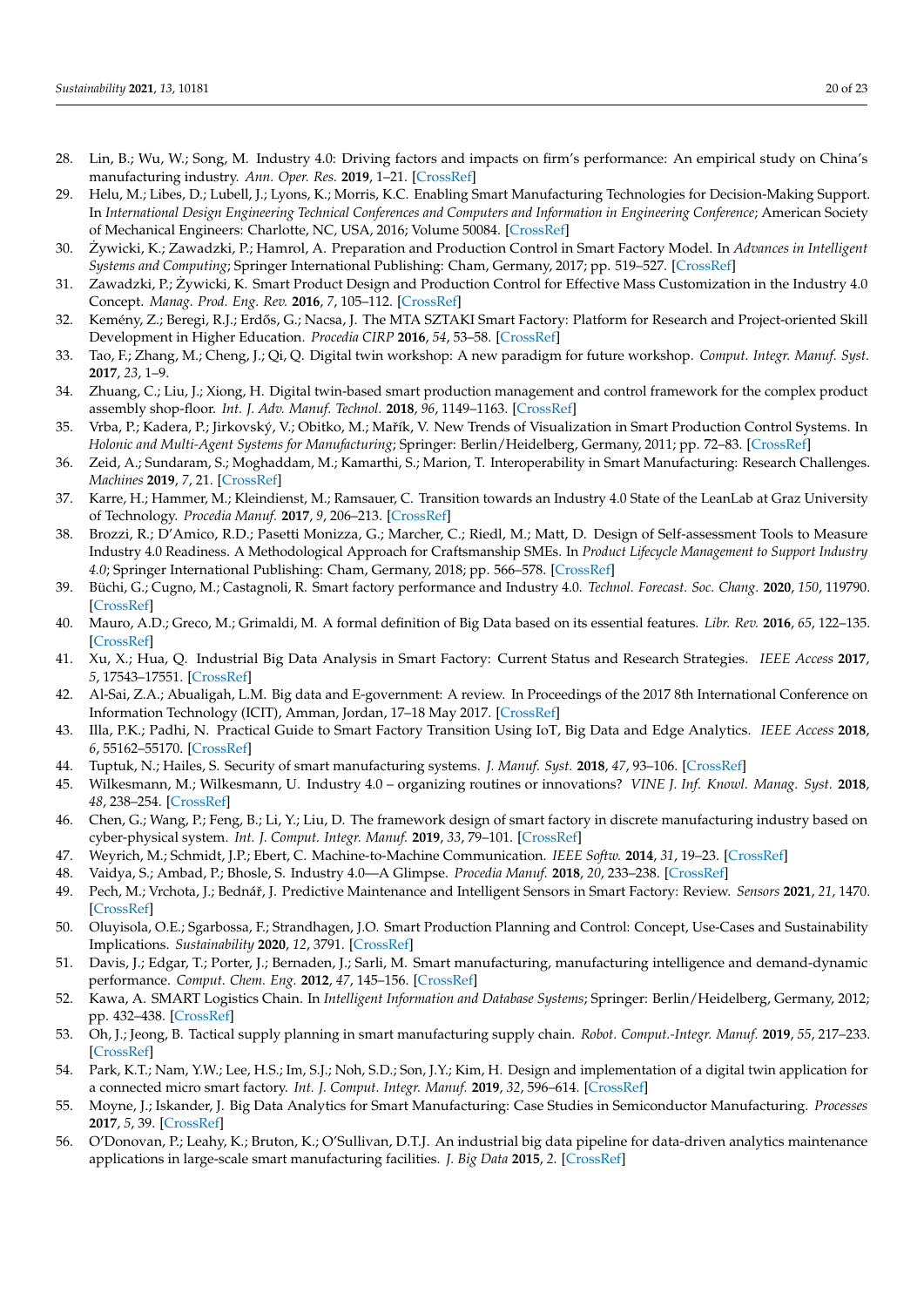- <span id="page-20-0"></span>57. Moyne, J. International Technology Roadmap for Semiconductors (ITRS) Factory Integration, 2015: Summary of Updates and Deep Dive Into Big Data Enhancements. In Proceedings of the APC Conference XXVII, Austin, TX, USA, 12–15 October 2015; pp. 12–15.
- <span id="page-20-1"></span>58. Dong, X.L.; Srivastava, D. Big data integration. In Proceedings of the 2013 IEEE 29th International Conference on Data Engineering (ICDE), Brisbane, Australia, 8–12 April 2013. [\[CrossRef\]](http://dx.doi.org/10.1109/icde.2013.6544914)
- <span id="page-20-2"></span>59. Manyika, J.; Chui, M.; Brown, B.; Bughin, J.; Dobbs, R.; Roxburgh, C.; Hung Byers, A. *Big Data: The Next Frontier for Innovation, Competition, and Productivity*; McKinsey Global Institute: Washington, DC, USA, 2011.
- <span id="page-20-3"></span>60. Maier, A.; Schriegel, S.; Niggemann, O. Big Data and Machine Learning for the Smart Factory—Solutions for Condition Monitoring, Diagnosis and Optimization. In *Industrial Internet of Things*; Springer International Publishing: Cham, Germany, 2016; pp. 473–485. [\[CrossRef\]](http://dx.doi.org/10.1007/978-3-319-42559-7_18)
- <span id="page-20-4"></span>61. Günther, W.A.; Mehrizi, M.H.R.; Huysman, M.; Feldberg, F. Debating big data: A literature review on realizing value from big data. *J. Strateg. Inf. Syst.* **2017**, *26*, 191–209. [\[CrossRef\]](http://dx.doi.org/10.1016/j.jsis.2017.07.003)
- <span id="page-20-5"></span>62. Papazoglou, M.P.; van den Heuvel, W.J.; Mascolo, J.E. A Reference Architecture and Knowledge-Based Structures for Smart Manufacturing Networks. *IEEE Softw.* **2015**, *32*, 61–69. [\[CrossRef\]](http://dx.doi.org/10.1109/MS.2015.57)
- <span id="page-20-6"></span>63. Chungoora, N.; Young, R.I.; Gunendran, G.; Palmer, C.; Usman, Z.; Anjum, N.A.; Cutting-Decelle, A.F.; Harding, J.A.; Case, K. A model-driven ontology approach for manufacturing system interoperability and knowledge sharing. *Comput. Ind.* **2013**, *64*, 392–401. [\[CrossRef\]](http://dx.doi.org/10.1016/j.compind.2013.01.003)
- <span id="page-20-7"></span>64. Lu, Y.; Riddick, F.; Ivezic, N. The Paradigm Shift in Smart Manufacturing System Architecture. In *IFIP Advances in Information and Communication Technology*; Springer International Publishing: Cham, Germany, 2016; pp. 767–776. [\[CrossRef\]](http://dx.doi.org/10.1007/978-3-319-51133-7_90)
- <span id="page-20-8"></span>65. Pfeifer, M.R. Operative Production Controlling as Entrance into Controlling 4.0. *Trends Econ. Manag.* **2021**, *15*, 37. [\[CrossRef\]](http://dx.doi.org/10.13164/trends.2021.37.73)
- <span id="page-20-9"></span>66. Jeon, B.W.; Um, J.; Yoon, S.C.; Suk-Hwan, S. An architecture design for smart manufacturing execution system. *Comput.-Aided Des. Appl.* **2016**, *14*, 472–485. [\[CrossRef\]](http://dx.doi.org/10.1080/16864360.2016.1257189)
- <span id="page-20-10"></span>67. Larreina, J.; Gontarz, A.; Giannoulis, C.; Nguyen, V.; Stavropoulos, P.; Sinceri, B. Smart Manufacturing Execution System (SMES): The Possibilities of Evaluating the Sustainability of a Production Process. In Proceedings of the 11th Global Conference on Sustainable Manufacturing, Berlin, Germany, 23–25 September 2013. [\[CrossRef\]](http://dx.doi.org/10.3929/ETHZ-A-010038053)
- <span id="page-20-11"></span>68. Kim, T.H.; Jeong, J.; Kim, Y. A Conceptual Model of Smart Manufacturing Execution System for Rolling Stock Manufacturer. *Procedia Comput. Sci.* **2019**, *151*, 600–606. [\[CrossRef\]](http://dx.doi.org/10.1016/j.procs.2019.04.081)
- <span id="page-20-12"></span>69. Menezes, S.; Creado, S.; Zhong, R.Y. Smart Manufacturing Execution Systems for Small and Medium-sized Enterprises. *Procedia CIRP* **2018**, *72*, 1009–1014. [\[CrossRef\]](http://dx.doi.org/10.1016/j.procir.2018.03.272)
- <span id="page-20-13"></span>70. Asadzadeh, L. A local search genetic algorithm for the job shop scheduling problem with intelligent agents. *Comput. Ind. Eng.* **2015**, *85*, 376–383. [\[CrossRef\]](http://dx.doi.org/10.1016/j.cie.2015.04.006)
- <span id="page-20-14"></span>71. Jain, A.; Meeran, S. Deterministic job-shop scheduling: Past, present and future. *Eur. J. Oper. Res.* **1999**, *113*, 390–434. [\[CrossRef\]](http://dx.doi.org/10.1016/S0377-2217(98)00113-1)
- <span id="page-20-15"></span>72. Vogel-Heuser, B.; Lee, J.; Leitão, P. Agents enabling cyber-physical production systems. *Automatisierungstechnik* **2015**, *63*, 10. [\[CrossRef\]](http://dx.doi.org/10.1515/auto-2014-1153)
- <span id="page-20-16"></span>73. Frazzon, E.M.; Kück, M.; Freitag, M. Data-driven production control for complex and dynamic manufacturing systems. *CIRP Ann.* **2018**, *67*, 515–518. [\[CrossRef\]](http://dx.doi.org/10.1016/j.cirp.2018.04.033)
- <span id="page-20-17"></span>74. Leusin, M.E.; Kück, M.; Frazzon, E.M.; Maldonado, M.U.; Freitag, M. Potential of a Multi-Agent System Approach for Production Control in Smart Factories. *IFAC-PapersOnLine* **2018**, *51*, 1459–1464. [\[CrossRef\]](http://dx.doi.org/10.1016/j.ifacol.2018.08.309)
- <span id="page-20-18"></span>75. Anderl, R. Industrie 4.0-advanced engineering of smart products and smart production. In Proceedings of the International Seminar on High Technology, Tehran, Iran, 6–9 October 2014; Volume 19.
- <span id="page-20-19"></span>76. Liao, Y.; Deschamps, F.; de Freitas Rocha Loures, E.; Ramos, L.F.P. Past, present and future of Industry 4.0—A systematic literature review and research agenda proposal. *Int. J. Prod. Res.* **2017**, *55*, 3609–3629. [\[CrossRef\]](http://dx.doi.org/10.1080/00207543.2017.1308576)
- <span id="page-20-20"></span>77. Brintrup, A.; Pak, J.; Ratiney, D.; Pearce, T.; Wichmann, P.; Woodall, P.; McFarlane, D. Supply chain data analytics for predicting supplier disruptions: A case study in complex asset manufacturing. *Int. J. Prod. Res.* **2019**, *58*, 3330–3341. [\[CrossRef\]](http://dx.doi.org/10.1080/00207543.2019.1685705)
- <span id="page-20-21"></span>78. Schrittwieser, J.; Antonoglou, I.; Hubert, T.; Simonyan, K.; Sifre, L.; Schmitt, S.; Guez, A.; Lockhart, E.; Hassabis, D.; Graepel, T.; et al. Mastering Atari, Go, chess and shogi by planning with a learned model. *Nature* **2020**, *588*, 604–609. [\[CrossRef\]](http://dx.doi.org/10.1038/s41586-020-03051-4)
- <span id="page-20-22"></span>79. Shiue, Y.R.; Lee, K.C.; Su, C.T. Real-time scheduling for a smart factory using a reinforcement learning approach. *Comput. Ind. Eng.* **2018**, *125*, 604–614. [\[CrossRef\]](http://dx.doi.org/10.1016/j.cie.2018.03.039)
- <span id="page-20-23"></span>80. Vlahavas, I.; Refanidis, I. *Planning and Scheduling*; Technical Report; EETN: Thessaloniki, Greece, 2013.
- <span id="page-20-24"></span>81. Segler, M.H.S.; Preuss, M.; Waller, M.P. Planning chemical syntheses with deep neural networks and symbolic AI. *Nature* **2018**, *555*, 604–610. [\[CrossRef\]](http://dx.doi.org/10.1038/nature25978)
- <span id="page-20-25"></span>82. Fliess, M.; Join, C. Machine Learning and Control Engineering: The Model-Free Case. In Proceedings of the Future Technologies Conference (FTC), San Francisco, CA, USA, 5–6 November 2020; Springer International Publishing: Cham, Germany, 2020; Volume 1, pp. 258–278. [\[CrossRef\]](http://dx.doi.org/10.1007/978-3-030-63128-4_20)
- <span id="page-20-26"></span>83. Serrano, W. Genetic and deep learning clusters based on neural networks for management decision structures. *Neural Comput. Appl.* **2019**, *32*, 1–25. [\[CrossRef\]](http://dx.doi.org/10.1007/s00521-019-04231-8)
- <span id="page-20-27"></span>84. Kratzwald, B.; Ilić, S.; Kraus, M.; Feuerriegel, S.; Prendinger, H. Deep learning for affective computing: Text-based emotion recognition in decision support. *Decis. Support Syst.* **2018**, *115*, 24–35. [\[CrossRef\]](http://dx.doi.org/10.1016/j.dss.2018.09.002)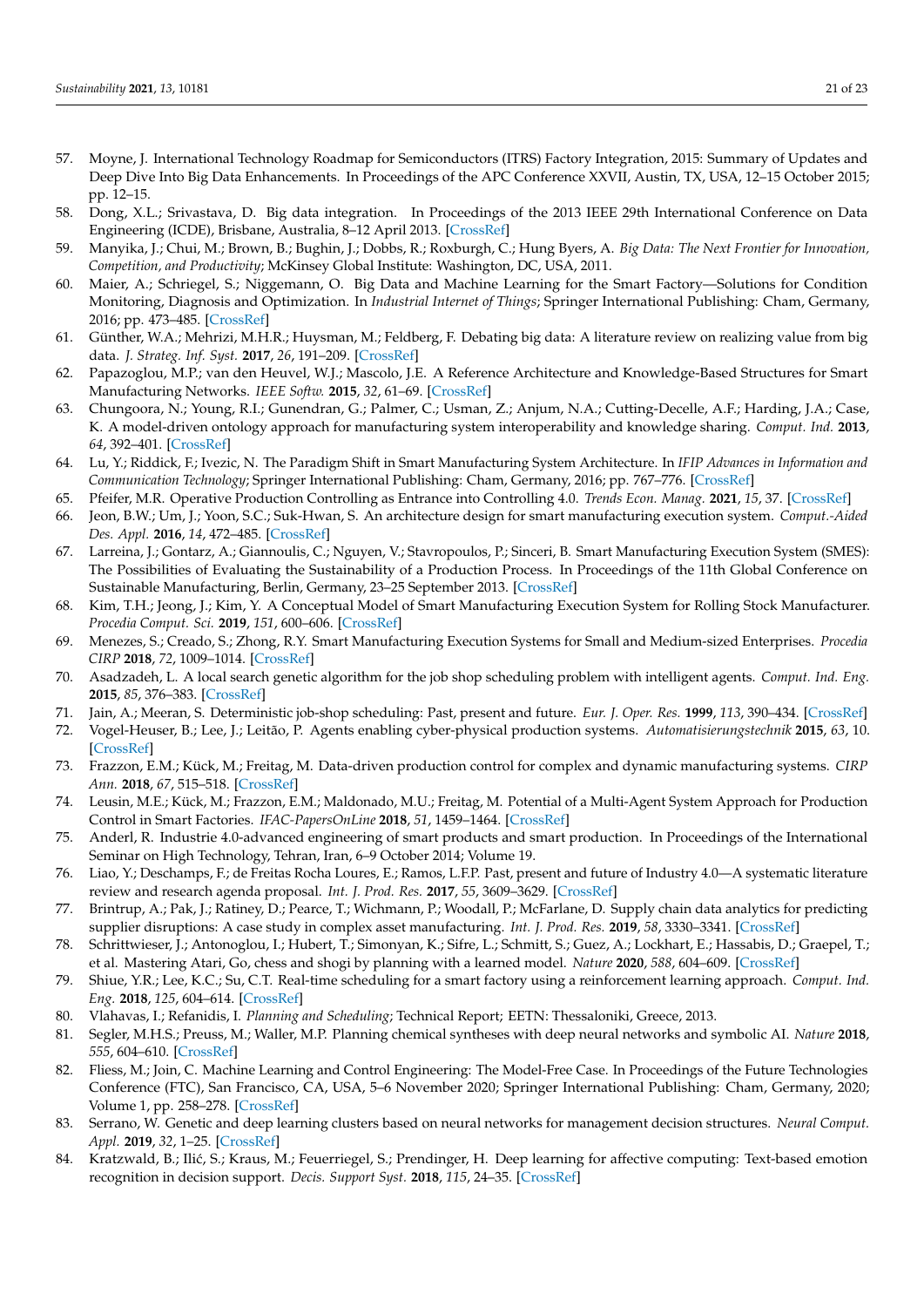- <span id="page-21-0"></span>85. Haddara, M.; Elragal, A. The Readiness of ERP Systems for the Factory of the Future. *Procedia Comput. Sci.* **2015**, *64*, 721–728. [\[CrossRef\]](http://dx.doi.org/10.1016/j.procs.2015.08.598)
- <span id="page-21-1"></span>86. Guo, Z.; Zhang, Y.; Zhao, X.; Song, X. CPS-Based Self-Adaptive Collaborative Control for Smart Production-Logistics Systems. *IEEE Trans. Cybern.* **2021**, *51*, 188–198. [\[CrossRef\]](http://dx.doi.org/10.1109/TCYB.2020.2964301) [\[PubMed\]](http://www.ncbi.nlm.nih.gov/pubmed/32086226)
- <span id="page-21-2"></span>87. Zhang, Y.; Guo, Z.; Lv, J.; Liu, Y. A Framework for Smart Production-Logistics Systems Based on CPS and Industrial IoT. *IEEE Trans. Ind. Inform.* **2018**, *14*, 4019–4032. [\[CrossRef\]](http://dx.doi.org/10.1109/TII.2018.2845683)
- <span id="page-21-3"></span>88. Coetzer, A.; Inma, C.; Poisat, P.; Redmond, J.; Standing, C. Does job embeddedness predict turnover intentions in SMEs? *Int. J. Product. Perform. Manag.* **2019**, *68*, 340–361. [\[CrossRef\]](http://dx.doi.org/10.1108/IJPPM-03-2018-0108)
- <span id="page-21-4"></span>89. Veile, J.W.; Kiel, D.; Müller, J.M.; Voigt, K.I. Lessons learned from Industry 4.0 implementation in the German manufacturing industry. *J. Manuf. Technol. Manag.* **2019**, *31*, 977–997. [\[CrossRef\]](http://dx.doi.org/10.1108/JMTM-08-2018-0270)
- <span id="page-21-5"></span>90. European Commission. *Commission Recommendation of 6 May 2003 Concerning the Definition of Micro, Small and Medium-Sized Enterprises*; Official Journal of the European Union: Brussels, Belgium, 2003; pp. 36–41.
- <span id="page-21-6"></span>91. Sommer, L. Industrial revolution—Industry 4.0: Are German manufacturing SMEs the first victims of this revolution? *J. Ind. Eng. Manag.* **2015**, *8*. [\[CrossRef\]](http://dx.doi.org/10.3926/jiem.1470)
- <span id="page-21-7"></span>92. Auzzir, Z.; Haigh, R.; Amaratunga, D. Impacts of Disaster to SMEs in Malaysia. *Procedia Eng.* **2018**, *212*, 1131–1138. [\[CrossRef\]](http://dx.doi.org/10.1016/j.proeng.2018.01.146)
- <span id="page-21-8"></span>93. Mittal, S.; Khan, M.A.; Romero, D.; Wuest, T. A critical review of smart manufacturing & Industry 4.0 maturity models: Implications for small and medium-sized enterprises (SMEs). *J. Manuf. Syst.* **2018**, *49*, 194–214.
- <span id="page-21-9"></span>94. Doh, S.; Kim, B. Government support for SME innovations in the regional industries: The case of government financial support program in South Korea. *Res. Policy* **2014**, *43*, 1557–1569. [\[CrossRef\]](http://dx.doi.org/10.1016/j.respol.2014.05.001)
- <span id="page-21-10"></span>95. Madrid-Guijarro, A.; García-Pérez-de Lema, D.; Van Auken, H. Financing constraints and SME innovation during economic crises. *Acad. Rev. Latinoam. Adm.* **2016**, *29*, 84–106. [\[CrossRef\]](http://dx.doi.org/10.1108/ARLA-04-2015-0067)
- <span id="page-21-11"></span>96. Organisation for Economic Co-Operation and Development (OECD). *Small and Medium-Sized Enterprises: Local Strength, Global Reach*; OECD: Paris, France, 2000.
- <span id="page-21-12"></span>97. Wang, X.L.; Wang, L.; Bi, Z.; Li, Y.Y.; Xu, Y. Cloud computing in human resource management (HRM) system for small and medium enterprises (SMEs). *Int. J. Adv. Manuf. Technol.* **2016**, *84*, 485–496. [\[CrossRef\]](http://dx.doi.org/10.1007/s00170-016-8493-8)
- <span id="page-21-13"></span>98. Brettel, M.; Friederichsen, N.; Keller, M.; Rosenberg, M. How virtualization, decentralization and network building change the manufacturing landscape: An Industry 4.0 Perspective. *Int. J. Mech. Ind. Sci. Eng.* **2014**, *8*, 37–44.
- <span id="page-21-14"></span>99. Bandyopadhyay, T.; Jacob, V.; Raghunathan, S. Information security in networked supply chains: Impact of network vulnerability and supply chain integration on incentives to invest. *Inf. Technol. Manag.* **2010**, *11*, 7–23. [\[CrossRef\]](http://dx.doi.org/10.1007/s10799-010-0066-1)
- <span id="page-21-15"></span>100. Falkner, E.M.; Hiebl, M.R. Risk management in SMEs: A systematic review of available evidence. *J. Risk Financ.* **2015**, *16*, 122–144. [\[CrossRef\]](http://dx.doi.org/10.1108/JRF-06-2014-0079)
- <span id="page-21-16"></span>101. Heidt, M.; Gerlach, J.P.; Buxmann, P. Investigating the Security Divide between SME and Large Companies: How SME Characteristics Influence Organizational IT Security Investments. *Inf. Syst. Front.* **2019**, *21*, 1285–1305. [\[CrossRef\]](http://dx.doi.org/10.1007/s10796-019-09959-1)
- <span id="page-21-17"></span>102. Chatterjee, D. Should executives go to jail over cybersecurity breaches? *J. Organ. Comput. Electron. Commer.* **2019**, *29*, 1–3. [\[CrossRef\]](http://dx.doi.org/10.1080/10919392.2019.1568713)
- <span id="page-21-18"></span>103. Müller, J.M.; Kiel, D.; Voigt, K.I. What Drives the Implementation of Industry 4.0? The Role of Opportunities and Challenges in the Context of Sustainability. *Sustainability* **2018**, *10*, 247. [\[CrossRef\]](http://dx.doi.org/10.3390/su10010247)
- <span id="page-21-19"></span>104. Moeuf, A.; Pellerin, R.; Lamouri, S.; Tamayo-Giraldo, S.; Barbaray, R. The industrial management of SMEs in the era of Industry 4.0. *Int. J. Prod. Res.* **2017**, *56*, 1118–1136. [\[CrossRef\]](http://dx.doi.org/10.1080/00207543.2017.1372647)
- <span id="page-21-20"></span>105. Schumacher, A.; Erol, S.; Sihn, W. A Maturity Model for Assessing Industry 4.0 Readiness and Maturity of Manufacturing Enterprises. *Procedia CIRP* **2016**, *52*, 161–166. [\[CrossRef\]](http://dx.doi.org/10.1016/j.procir.2016.07.040)
- <span id="page-21-21"></span>106. Mittal, S.; Khan, M.A.; Purohit, J.K.; Menon, K.; Romero, D.; Wuest, T. A smart manufacturing adoption framework for SMEs. *Int. J. Prod. Res.* **2019**, *58*, 1555–1573. [\[CrossRef\]](http://dx.doi.org/10.1080/00207543.2019.1661540)
- <span id="page-21-22"></span>107. Omri, N.; Masry, Z.A.; Mairot, N.; Giampiccolo, S.; Zerhouni, N. Industrial data management strategy towards an SME-oriented PHM. *J. Manuf. Syst.* **2020**, *56*, 23–36. [\[CrossRef\]](http://dx.doi.org/10.1016/j.jmsy.2020.04.002)
- <span id="page-21-23"></span>108. Qin, J.; Liu, Y.; Grosvenor, R. A Categorical Framework of Manufacturing for Industry 4.0 and Beyond. *Procedia CIRP* **2016**, *52*, 173–178. [\[CrossRef\]](http://dx.doi.org/10.1016/j.procir.2016.08.005)
- <span id="page-21-24"></span>109. Mittal, S.; Romero, D.; Wuest, T. Towards a Smart Manufacturing Maturity Model for SMEs (SM3E). In *Advances in Production Management Systems. Smart Manufacturing for Industry 4.0*; Springer International Publishing: Cham, Germany, 2018; pp. 155–163. [\[CrossRef\]](http://dx.doi.org/10.1007/978-3-319-99707-0_20)
- <span id="page-21-25"></span>110. Ganzarain, J.; Errasti, N. Three stage maturity model in SME's toward industry 4.0. *J. Ind. Eng. Manag.* **2016**, *9*, 1119. [\[CrossRef\]](http://dx.doi.org/10.3926/jiem.2073)
- <span id="page-21-26"></span>111. Rauch, E.; Dallasega, P.; Unterhofer, M. Requirements and Barriers for Introducing Smart Manufacturing in Small and Medium-Sized Enterprises. *IEEE Eng. Manag. Rev.* **2019**, *47*, 87–94. [\[CrossRef\]](http://dx.doi.org/10.1109/EMR.2019.2931564)
- <span id="page-21-27"></span>112. Shao, G.; Shin, S.J.; Jain, S. Data analytics using simulation for smart manufacturing. In Proceedings of the Winter Simulation Conference, Savannah, GA, USA, 7–10 December 2014. [\[CrossRef\]](http://dx.doi.org/10.1109/wsc.2014.7020063)
- <span id="page-21-28"></span>113. Ivers, A.M.; Byrne, J.; Byrne, P. Analysis of SME data readiness: A simulation perspective. *J. Small Bus. Enterp. Dev.* **2016**, *23*, 163–188. [\[CrossRef\]](http://dx.doi.org/10.1108/JSBED-03-2014-0046)
- <span id="page-21-29"></span>114. Singapore Economic Development Board The Singapore smart industry readiness index. In *Catalysing the Transformation of Manufacturing*; Singapore Economic Development Board: Singapore, 2018.